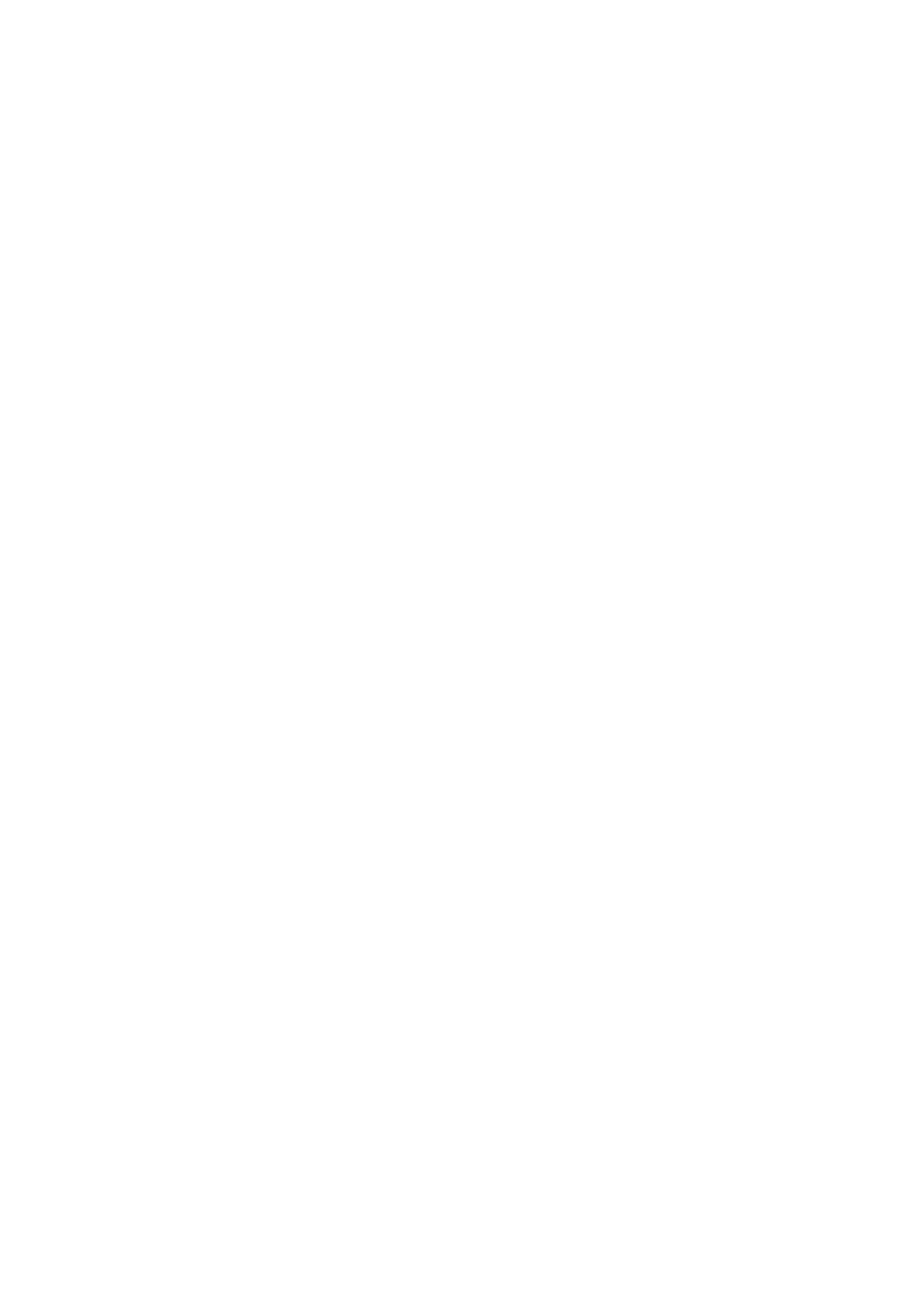#### **1 HISTORICAL DEVELOPMENT OF THE PROBATION SERVICE SYSTEM**

#### **1.1 The introduction of probation in Slovenia**

Slovenia does not have a single organized probation service (služba probacije) as is known elsewhere in Europe. Certain probation activities and measures are carried out by public prosecutors, centres for social work (pre-trial, trial and after care, community service), mediators (pre-trial) and prisons (social work in prisons). Various non-governmental organizations are also involved. The available sources indicate that during the 19th century in the territory of presentday Slovenia, convicts were able to visit with representatives of charity and church associations that assisted them in their return to freedom. Penal legislation from the 1930s determined that it was the duty of the prison to assist prisoners with money and clothing after their release from the institution. There was an association that provided assistance to released prisoners that received funding for its activities from the state. From the available sources we can see that the law prescribed protective supervision (zaščitni nadzor) that could last up to 3 years after release from prison. This supervision was carried out by assistants selected by the court from among state, humanitarian and other organizations, or from among the citizenry. After the Second World War the implementation of penal sanctions developed parallel to the development of the social system of the time. The Ministry of Internal Affairs was competent for the implementation of sanctions.1

The Penal Sanction Enforcement Act of 1951<sup>2</sup> first prescribed the norms for post-released protection (postpenalna zaščita) of convicted persons, which was entrusted to citizens' councils (volunteer non-professional social workers) within regional and municipal peoples' councils. A warden service was also established in prisons at that time, while before that security tasks had been performed by police officers.

 In 1954 the Institute of Criminology was founded at the Faculty of Law, which was the first criminology institute in the former Yugoslavia. The first research projects in the area of penal sanctions (kazenske sankcije) had a significant influence on the further development of the field. In 1955 a school for social workers was founded, which soon qualified the first social workers, who worked in various fields of social care. The Minimum Rules for the Treatment of Prisoners, adopted at the  $1<sup>st</sup>$  UN Congress on the Prevention of Crime and Treatment of Offenders in Geneva in 1955, also had a significant effect on the development of the implementation of penal sanctions. In 1958, care for released prisoners was undertaken by councils which operated under the auspices of municipal social care bodies, and in 1961 the law prescribed that professional social services in the field would be responsible for post-release assistance (postpenalna pomoč), under which the councils for providing assistance to

Brinc, F. (1976), ' Organizacija, metode dela in uspešnost pomoči odpuščenim obsojenim osebam', Inštitut za kriminologijo pri Pravni fakulteti, Ljubljana.

Official Gazette FLRJ No. 47/51; Brinc, F. (1976), 'Razvoj postpenalne zaščite od oslobođenja do danas', Penologija 2/76, Beograd.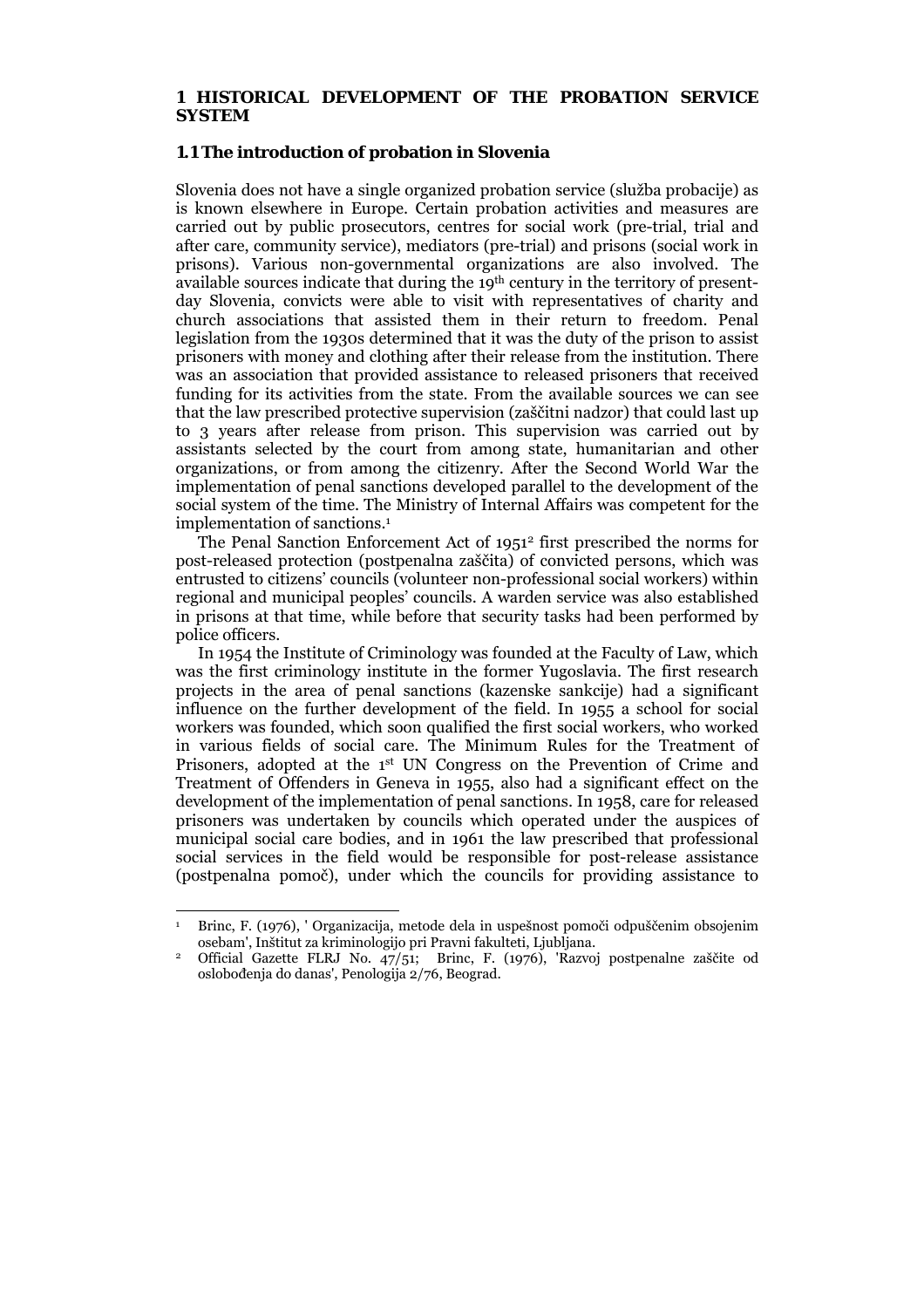released prisoners, which were supposed to be informed of the impending release of prisoners three months before release, operated more or less successfully3. After 1968, there was a series of changes in penal legislation. The republics and provinces of what was then Yugoslavia were allowed to pass their own legislation on the implementation of penal sanctions. Slovenia adopted its first law in this field in 19704. In 1968 the competency for the implementation of sanctions of deprivation of liberty was transferred from internal affairs to justice. The probation work of social work centres started as after-care (postpenalna pomoč, pokazenska pomoč) for released prisoners after 1973, when a new republic law on the enforcement of penal sanctions was adopted. The Penal Sanction Enforcement Act of 19735 defined, in more specific terms, that the body responsible for the main elements of after-care for released prisoners was the municipal community of social care, to which the state delegated this task. Before this the councils for providing assistance to released prisoners had performed these tasks. Prisons were charged with providing prisoners with assistance in the form of money and clothing upon their release from the institution. The term social worker (socialni delavec), which meant a professional employee of a prison, was first used in this act.

 Slovenia adopted new Penal Enforcement Act in 19786 and on this basis the biggest social work centres (centri za socialno delo) employed social workers for duties in the penal field and in some cases for the implementation of suspended sentences with custodial supervision (pogojna obsodba z varstvenim nadzorom). One significant new feature of this law was that it increased the responsibility of other bodies and organizations outside the system of implementing penal sanctions to participate in this field, and to provide assistance after release and continued resocialization (resocializacija). Coordination committees were established at social work centres, linking together all the services in the community that were responsible for resolving the difficulties of prisoners after release. These coordination committees included representatives of employment, education, healthcare and housing institutions. The social work centres were also assigned the task of organizing the family and social environments. Prison social work services were also strengthened, and co-coordinating cooperation with outside services became an integral part of their work. These after-care programmes thus became an integral part of the individual treatment programmes of prisoners. The law also comparatively listed the forms of assistance and introduced the possibility that the social work centres could assign special counsellors to released prisoners for assistance after release. This was the basis for the development of volunteer consultancy work in the 80s and 90s7.

1

<sup>3</sup> Novak, S. (2002), 'Cooperation between prisons and social organisations', in Meško, G.(ed), Visions of Slovenian Criminology, College of Police and Security studies, Ljubljana, pp. 269-276. 4 Križnik, I. (2003), ' Chapter 9 Slovenia', in: Kalmthout A.M., Roberts J. and Vinding S.

<sup>(</sup>eds), Probation and Probation Services in the EU accession countries, Wolf Legal Publishers, Nijmegen, pp. 287-316. 5 Official Gazette of RS (Uradni list RS), No. 25/73. 6 Official Gazette SRS No. 17/78.

<sup>7</sup> Novak, S. (1993), 'Vloga centra za socialno delo v postpenalni pomoči (The role of social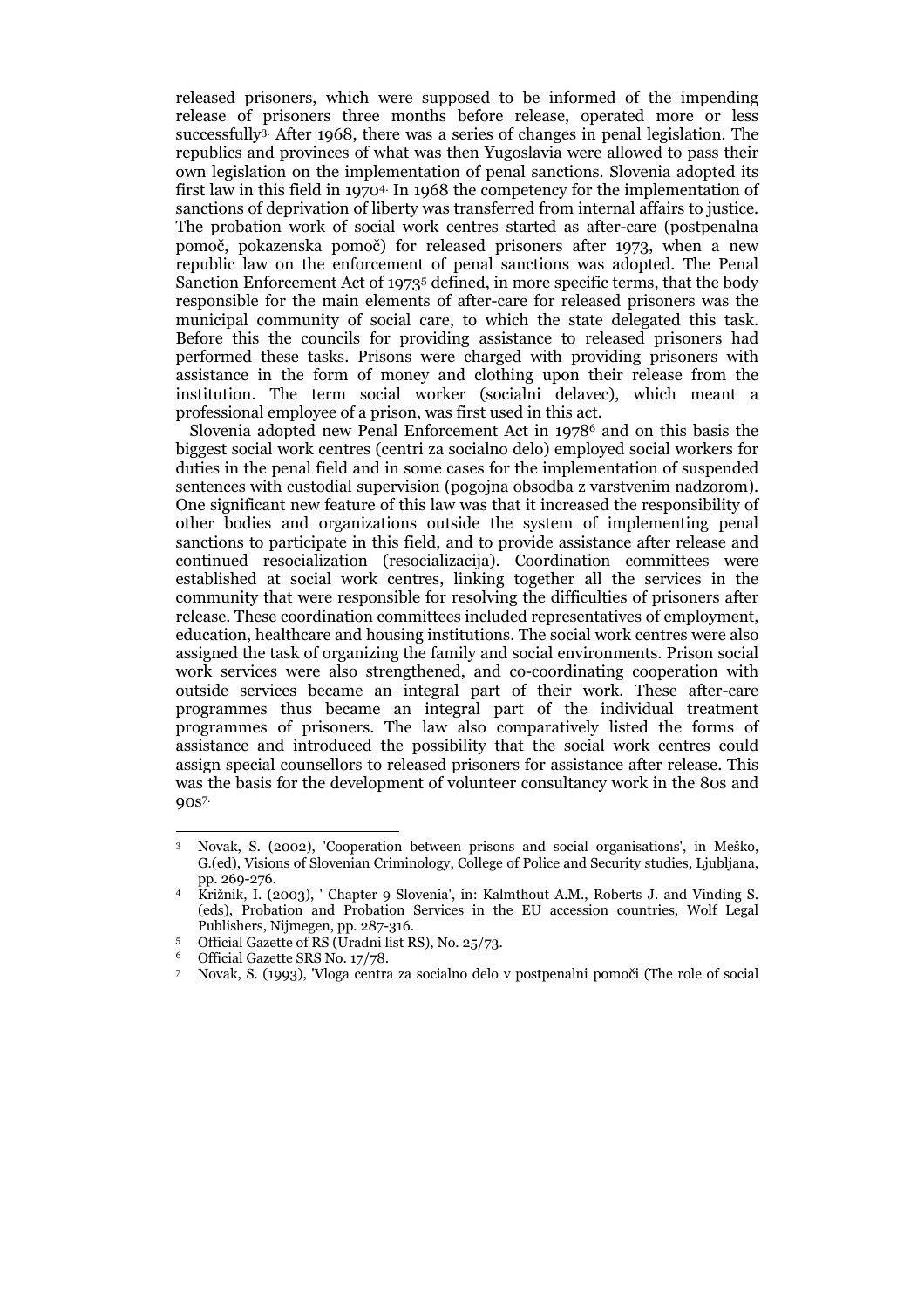The suspended sentence (pogojna obsodba) and suspended sentence with custodial supervision (pogojna obsodba z varstvenim nadzorstvom) were introduced in the Penal Code in 1977. The suspended sentence was based on a combination of European suspended sentences and the Anglo-American institution of probation.8 The Enforcement of Penal Sanctions Act of 1978 determined that suspended sentences with supervision would be enforced by social work centres through their appointing special counsellors for that purpose.

 The Penal Code of 19949, the first penal legislation since Slovenia became an independent country, maintains the concept of the suspended sentence, which had been used in Slovenia since 1977, and also maintains the suspended sentence with supervision. It introduced work for humanitarian organizations or local community (delo v korist humanitarnih organizacij ali lokalne skupnosti) community service. In this way it followed the trends of numerous western European countries of substituting prison sentences with alternative penal sanctions that do not include the deprivation of liberty. For juvenile criminal offenders the Act introduced a new non-institutional measure along with reprimand and the supervision of a social care body, which included instructions and injunctions (navodila in prepovedi). These include a wide range of forms of influencing juveniles, from apologizing to the victim to restitution for damages, working for humanitarian organizations or local community. They are followed by instructions in the fields of healthcare, social care and education. Social work centres carry out these measures.

 The Amended Penal Code of 199910 introduced material provisions from the most important international documents in this field into the Slovene legal order. This law unfortunately also introduced a 30-year prison sentence for the worst criminal offences. In April 2000 the parliament adopted a new Enforcement of Penal Sanctions  $Act^{11}$ , which introduced new regulation of community-based sanctions and measures (skupnostne sankcije in ukrepi). One example is work carried out for the benefit of humanitarian organizations or the local community as a substitution for a prison sentence of up to three months, and another is weekend detention (vikend zapor) as a form of imprisonment. The social work centres have the same role in penal treatment as before, but they received new responsibilities in the field of community sanctions. The Misdemeanours Act of 200312 prescribed work for the benefit of humanitarian organizations or the local community as a possibility for substituting the payment of a fine (globa). It also determined that the social work centres would form a network of humanitarian organizations where persons who committed minor offences (prekrški) could perform community service.

#### **1.2 Important developments**

- work centre in postpenal treatment) ', UD, Pravna fakulteta (Faculty of Law), Zagreb. 8 Bavcon, L. (1994 ), 'Introduction to Penal Code (Uvod v Kazenski zakonik)', Official Gazette, Ljubljana, pp 28.<br>
9 Official Gazette of RS No. 63/1994.<br>
10 Official Gazette of RS No. 23/1999.
- 
- 11 Official Gazette of RS No. 22/2000.
- <sup>12</sup> Official Gazette of RS No. 7/2003 (took effect on 1 January 2005).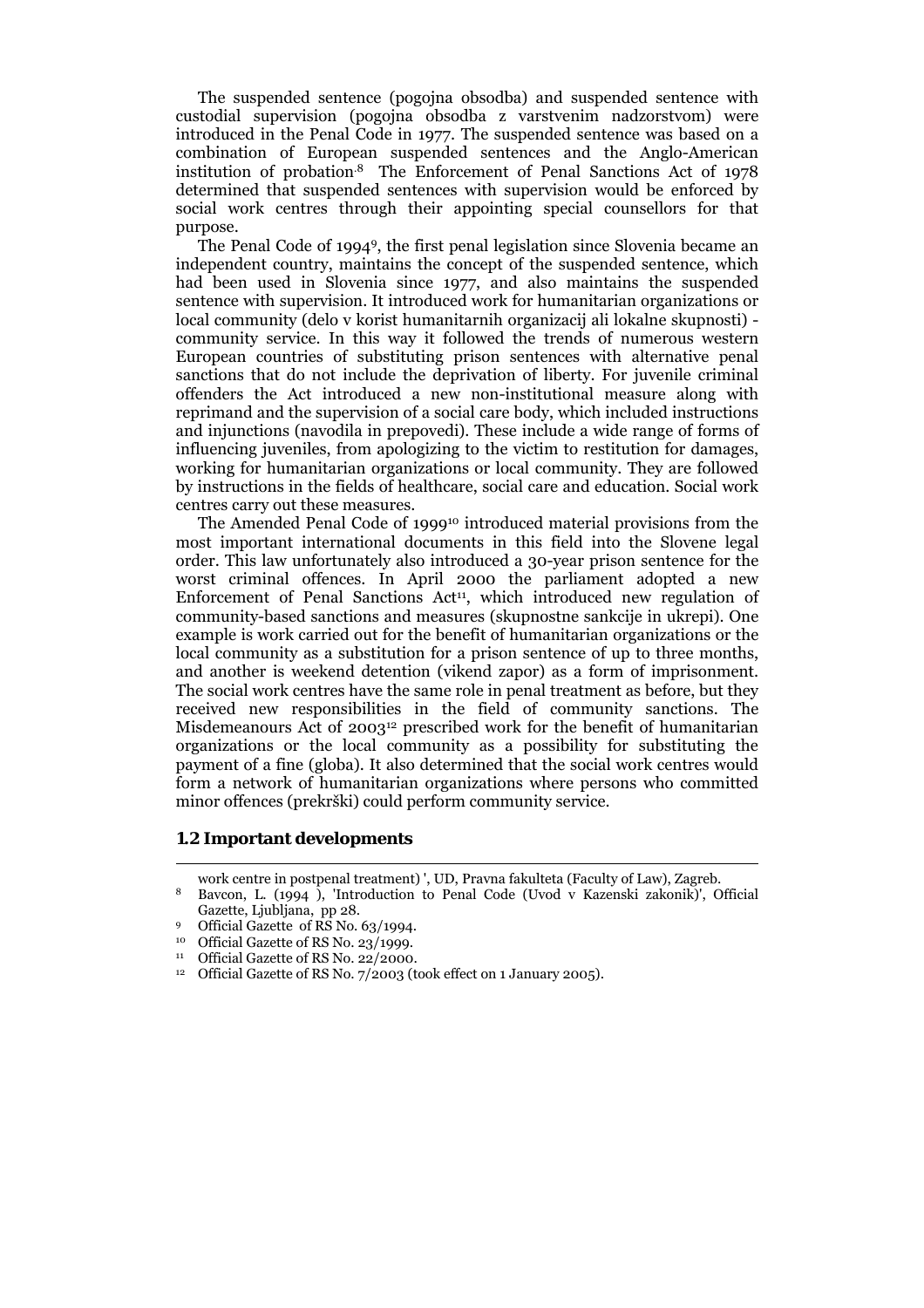The year 1973 was a turning point with regard to the inclusion of the social work centres as a public service in the field of providing post-release assistance to released prisoners. After 1984 volunteer counsellors were included in the field of penal assistance, under the auspices of the social work centres. Today, other non-governmental organizations are also included in this field. In 1978 the social work centres also received a new authorisation to implement suspended sentences with supervision. Community service as a substitute for prison sentences of up to three months began after 2000. Tasks in this field have been assigned to the Prison Administration and the social work centres. The institution of working for the benefit of humanitarian organizations or local communities is defined by law as a possibility for an alternative solution of criminal matters in various phases of treatment within the criminal justice system. Mediation proceedings in criminal matters (poravnavanje v kazenskih zadevah) were introduced on 1 January 2000. The Misdemeanours Act that took effect in 2005 introduced the possibility of substituting the payment of fines with work for the benefit of humanitarian organizations. The number of such cases has increased, and it will be necessary to establish a network of humanitarian organizations and determine an operating protocol. The Ministry of Justice has issued special instructions on the procedures and competencies of individual institutions (courts, social work centres, prisons).

#### **1.3 Probation activities in a nutshell**

Probation activities and measures can be grouped into the following categories:

- social report (socialno poročilo) in the process of investigation by prosecutor or judge at the court (report prepared by social work centre);
- report by prison staff in the process of investigation by court for new offence, if the prisoner is serving another sentence of deprivation of liberty;
- mediation proceedings in criminal matters relate to alternative resolution of disputes or conflicts that arise between victims and offenders as the consequence of criminal activities. Attempts are made to reach agreements that are satisfactory to both parties through the help of a mediator;
- performance of community service, if part of an agreement between the victim and suspect in a mediation proceeding (during hearing at prosecutor's office);
- deferment of prosecution (odlog pregona), a form of out-of-court decision making on charges in a criminal proceeding. Suspects perform a certain task following the instructions of the public prosecutor. Preparedness to perform the tasks postpones criminal prosecution, performance of the tasks means that the prosecutor dismisses the charges. Deferment of prosecution is possible only upon the consent of the victim;
- preparation and implementation of restitution or redress for damages or performance of generally useful work through special instructions and tasks assigned to the suspect by the prosecutor in a deferred prosecution proceeding, which is a form of out-of-court decision making on a criminal matter;
- opinion or proposal of respite of execution of a prison sentence (odlog prestajanja zaporne kazni) for convicted persons (obsojenci);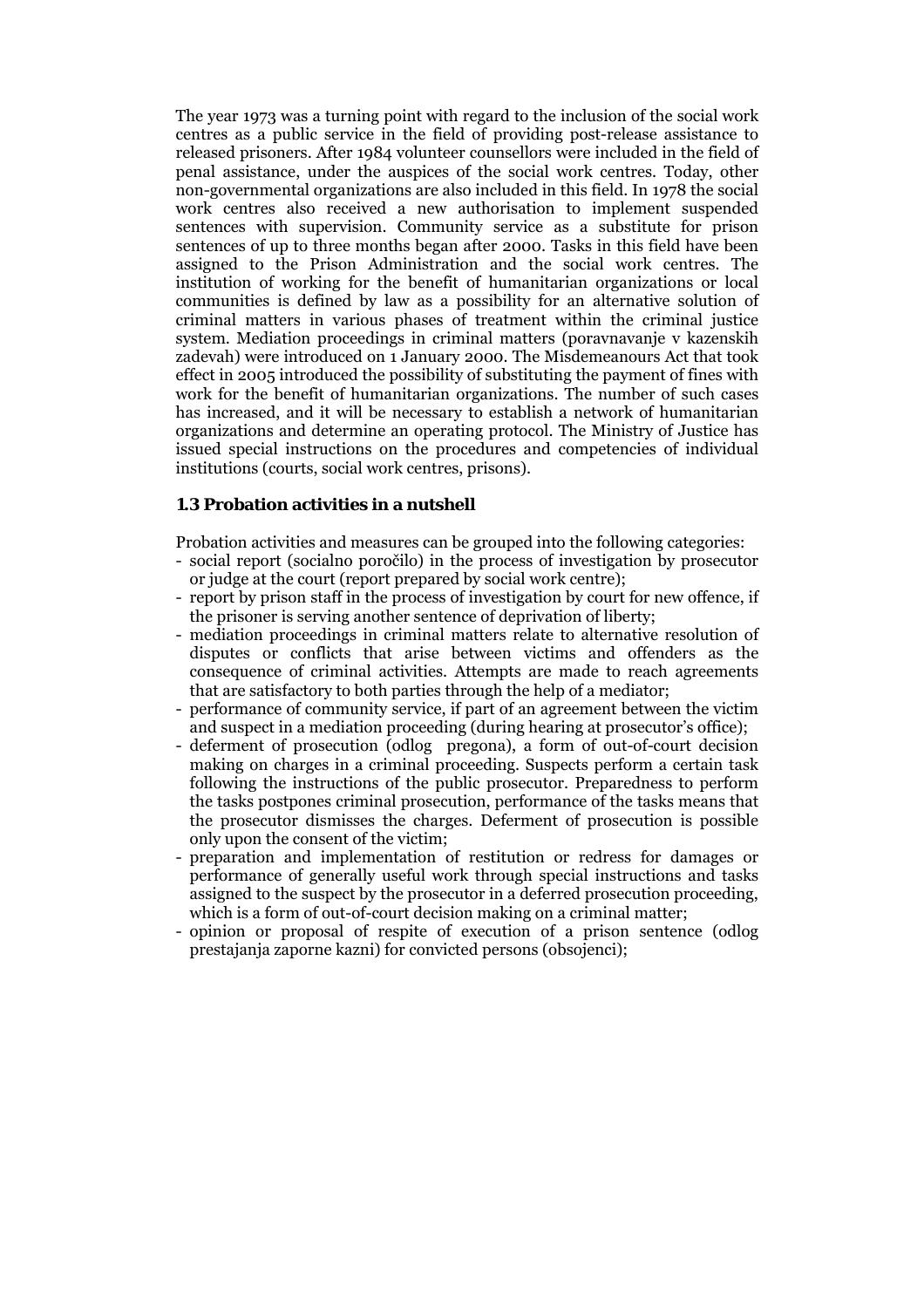- provision of suspended sentence with custodial supervision (based on our experiences the courts have not handed down this sentence very often in the last twenty years);
- supervision for juveniles;
- during the time in prison, the social work centre gets involved by appointing a counsellor if individual treatment is necessary;
- social work in prison;
- preparation of post penal treatment programme, assistance to prisoners;
- counselling after release from serving of prison sentence;
- organization of community service work as a substitute for 3-month prison sentence;
- organization of community service as a substitute for the payment of fines pursuant to the Misdemeanours Act.

In the last few years the institution of working for the benefit of humanitarian organizations or the local community has become a significant alternative as:

- a task for the suspect in a deferment of prosecution by the prosecutor. The work can be performed over a period of at most three months and for duration of at least 40 hours and at most 120 hours;
- instructions during a mediation proceeding (part of an agreement between the victim and the suspect);
- a substitute for a prison sentence of up to three months enforced by the Prison Administration (defined prison together with the social work centre);
- substitution for the payment of fines;
- the educational measure of "instructions and injunctions" for juveniles (enforced by social work centres).

The present responsibilities of organizations within the Probation Services system are:

responsibilities of the public prosecutor:

- referral of matter to mediation, issuing of opinion on proposal of mediator;
- carrying out deferment of prosecution proceeding with supervised fulfilment of tasks assigned to the suspect;

responsibilities assigned by law to social work centres:

- preparation and supervision of performance of generally useful work as arising from agreements between victims and suspects in mediation proceedings;
- carrying out and organization of various instructions and tasks given by the prosecutor to suspects in deferment of prosecution proceedings;
- organization and carrying out of community service (in all phases of criminal procedure);
- organization and maintenance of a network of organizations which offer the possibility of carrying out community service;
- assigning of counsellors for carrying out suspended sentences with supervision;
- cooperation with prison staff and development of measures of assistance after release from serving prison sentences;
- appointing counsellors to assist convicted persons in returning to life after serving sentences;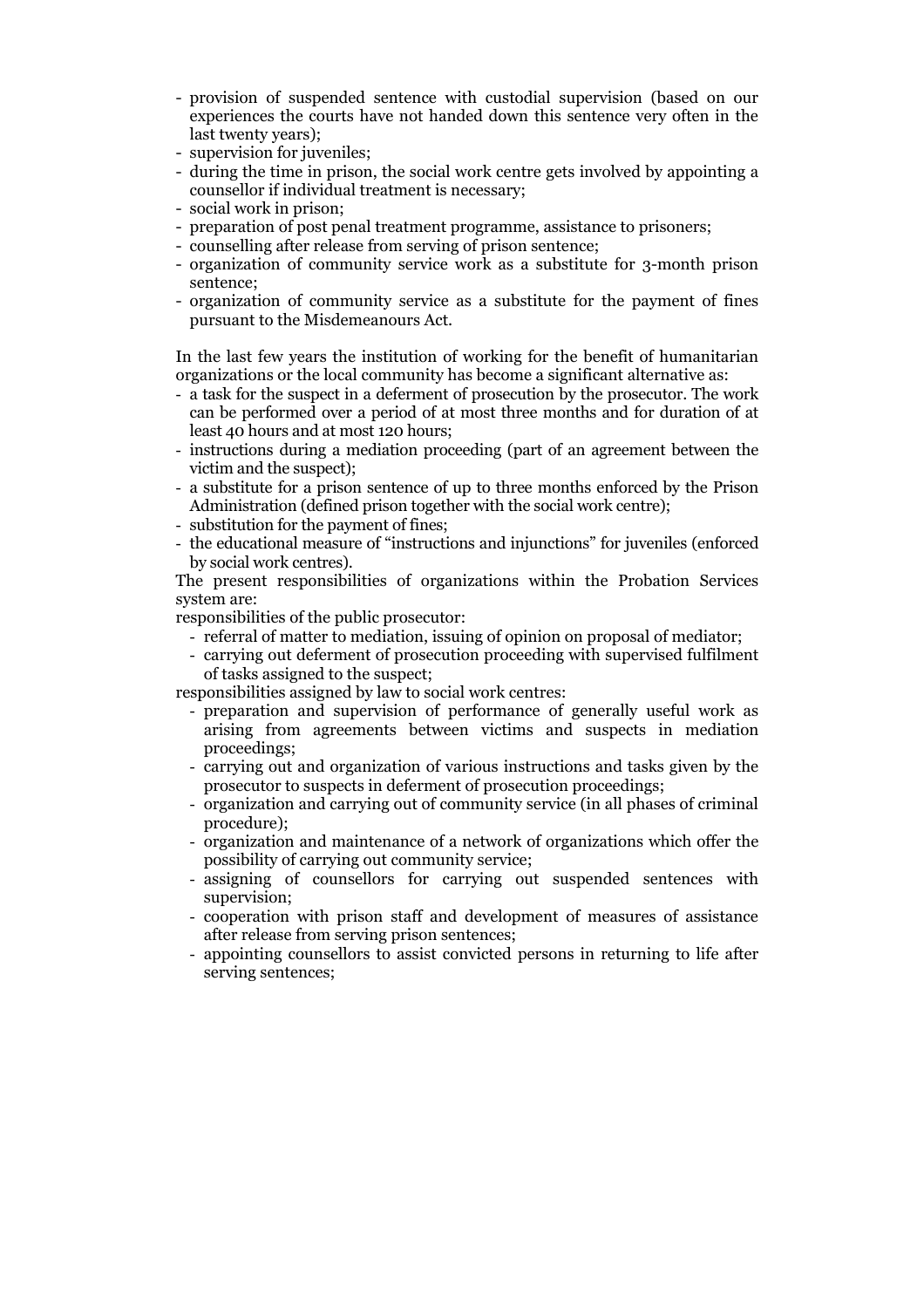- counselling released prisoners;
- carrying out various measures for juvenile criminal offenders;
- responsibilities of mediators:
- carrying out mediation proceedings (hearing at prosecutor's office); responsibilities of prisons:
	- preparing and development of individual treatment programmes, social work in prisons, preparation for release;
	- cooperating in the carrying out of community service as a substitute for prison sentences of up to three months;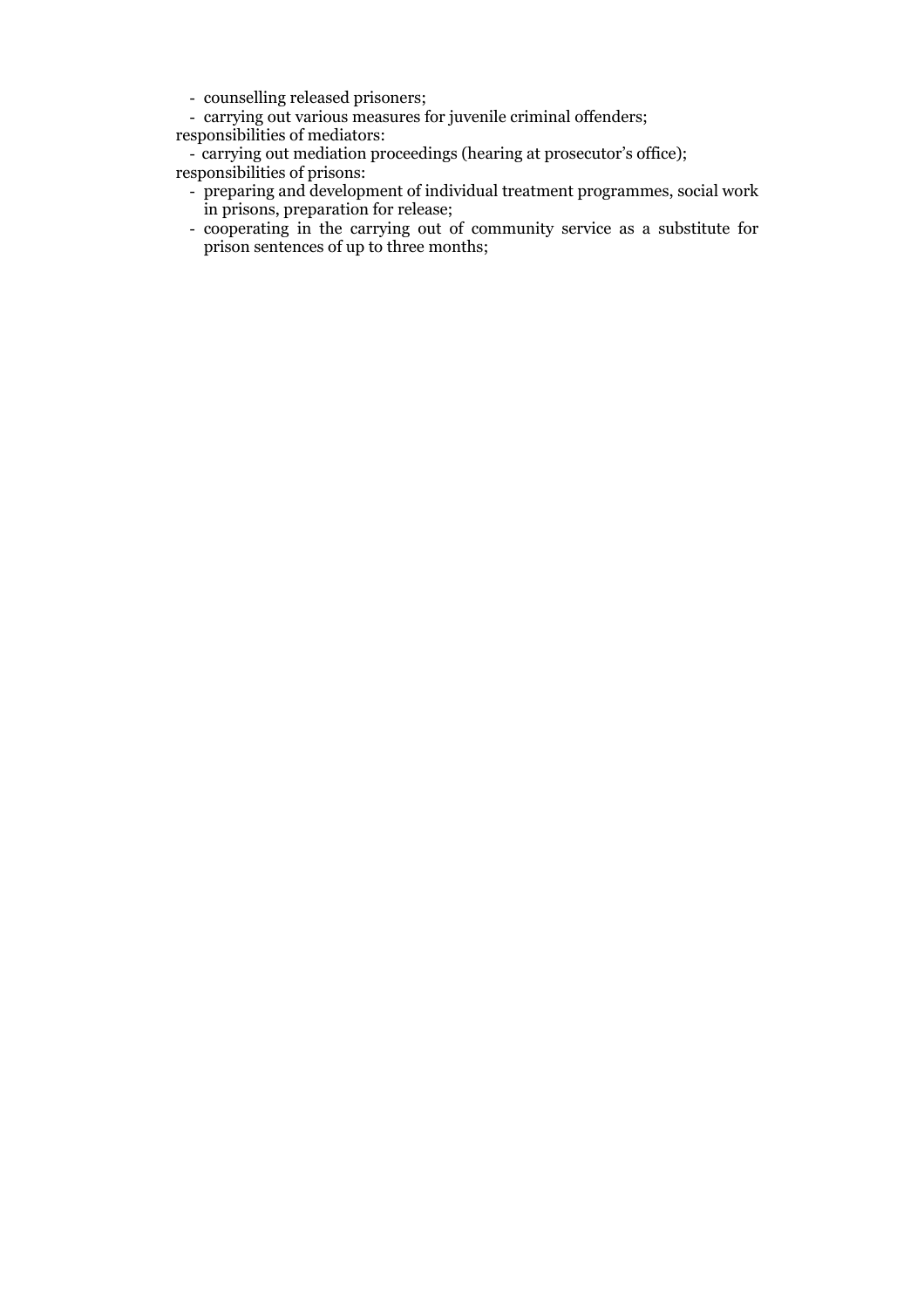## **2 LEGISLATIVE BASIS AND MISSION**

## **2.1 Legislative basis**

Slovenia does not have an independent probation service or law establishing a probation service; penal legislation determines which organizations carry out individual probation measures. These duties are defined in the Criminal Procedure Act, the Penal Code, the Enforcement of Penal Sanctions Act and individual executive regulations.

## **2.2 Mission and mission statement**

In view of the fact that there is no specific probation service, all participants take into account national guidelines and laws that define the purpose of the operation of the individual services. The Social Security Act13 defines the tasks of social security activities, which include the prevention and solution of the social problems of individuals, families and population groups. It defines the duties of the social work centres and other social security institutions. In 2006, the National Assembly of the RS adopted the Resolution on the National Social Security Programme for the period  $2006 - 2010^{14}$ . It determines among other things that the state will also promote and develop a network of individual programmes for ex-convicts. The Social Chamber is responsible for the cohesion, development and professional improvement of social security activities through the organization of education and training. It also adopted the code of ethics for workers in the field of social security, which is binding for all social workers regardless of the field in which they are employed. The mission of the Republic of Slovenia Prison Administration also includes efforts to ensure that prisons are safe for society, inmates and employees, and that they provide the possibility of resocialization of incarcerated persons. This means that the treatment of incarcerated persons has to be organized so that it allows them to obtain training for a life of liberty and discourage them from repeating their criminal offences, so that after serving their sentences they will be able to live in accordance with legal and moral norms15. All of these documents influence the specific probation activities of the individual contractors.

## **2.3 Crime prevention**

-

The National Assembly of the RS also adopted in 2006 the Resolution on the Prevention and Combating of Crime<sup>16</sup> as a strategic and fundamental document that determines the objectives and principles for successful prevention and combating of crime. The guidelines in the field of crime policy include the provision that perpetrators of criminal offences must be included to a greater

<sup>13</sup> Official Gazette of RS , No. 3/2007, officially consolidating text (ZSV-UPB2). 14 Official Gazette of RS, No. 39/2006.

<sup>15</sup> National Prison Administration (2005), National Prison Administration 1995-2005, published by NPA on the occasion of the 10th anniversary of operation. 16 Official Gazette of RS No. 43/2006.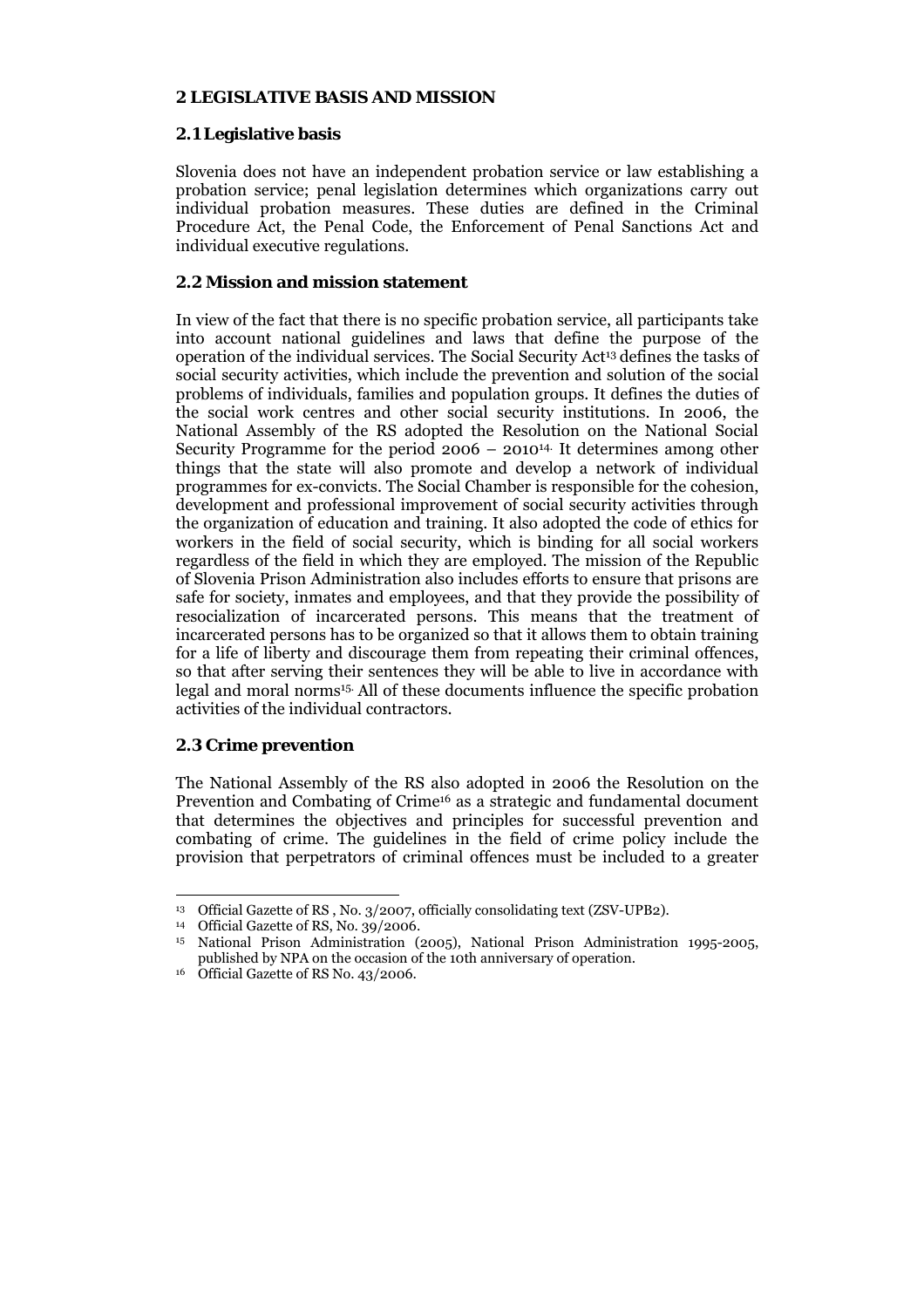extent in resocialization and rehabilitation programmes. These must also include programmes of post penal inclusion in the working and living environments, whereby close cooperation must be established with social institutions and institutions of civil society, which can contribute to the successful integration of these persons. It is emphasised that the carrying out of the programmes for preventing recidivism and ensuring alternative enforcement of markedly shorter prison sentences and other preventive activities dictates the concerted operations of the institutions and the partnership of the state with civil society organizations. There is also an emphasis on the victims of criminal offences, who require specific treatment in all phases of the procedure. Comprehensive assistance of victims by the state and civil society must be provided especially during the period of recovering from the consequences of the criminal offences.

## **2.4 Victim protection**

In view of the fact that Slovenia does not have a probation service which functions as a single organization, several organizations are involved in this field. They include primarily non-governmental organizations (help lines, classes on non-violent communication, counselling centres, safe houses, crisis centres) whose activities are state-funded (experimental and developmental programmes supported by the Ministry of Labour, Family and Social Affairs), and some operate on the basis of donations. Some social work centres have developed new social security programmes, primarily for providing care for victims of violent criminal offences. Under the auspices of the non-governmental and non-profit organization the Papilot Institute for the Promotion and Development of Quality of Life, Centres for Assistance to Victims of Criminal Offences operate in seven major towns throughout the country. The Ministry of Labour, Family and Social Affairs finance them. The White Ring Association of Slovenia offers legal and psychosocial assistance to victims of criminal offences. Among other services it provides legal counselling in criminal proceedings, personal counselling and financial support for victims.

### **3 THE ORGANIZATION OF PROBATION SERVICES**

### **3.1 Main characteristics**

Social work centres, which are organized as local community public services in the field of social assistance, and whose operation is supervised by the Ministry of Labour, Family and Social Affairs, carry out most probation activities. These services are available for all Slovene citizens who find themselves in social need. All 62 social work centres that cover the entire territory of Slovenia are connected to the Community of Centres for Social Work (CCSW). Social services aim at preventing social pressures and difficulties (social prevention) and eliminating social pressures and difficulties of individuals and other population groups. The state has passed a variety of laws and regulations through which it provides citizens services and measures for preventing and dealing with distress and difficulties. The social work services are therefore also responsible for some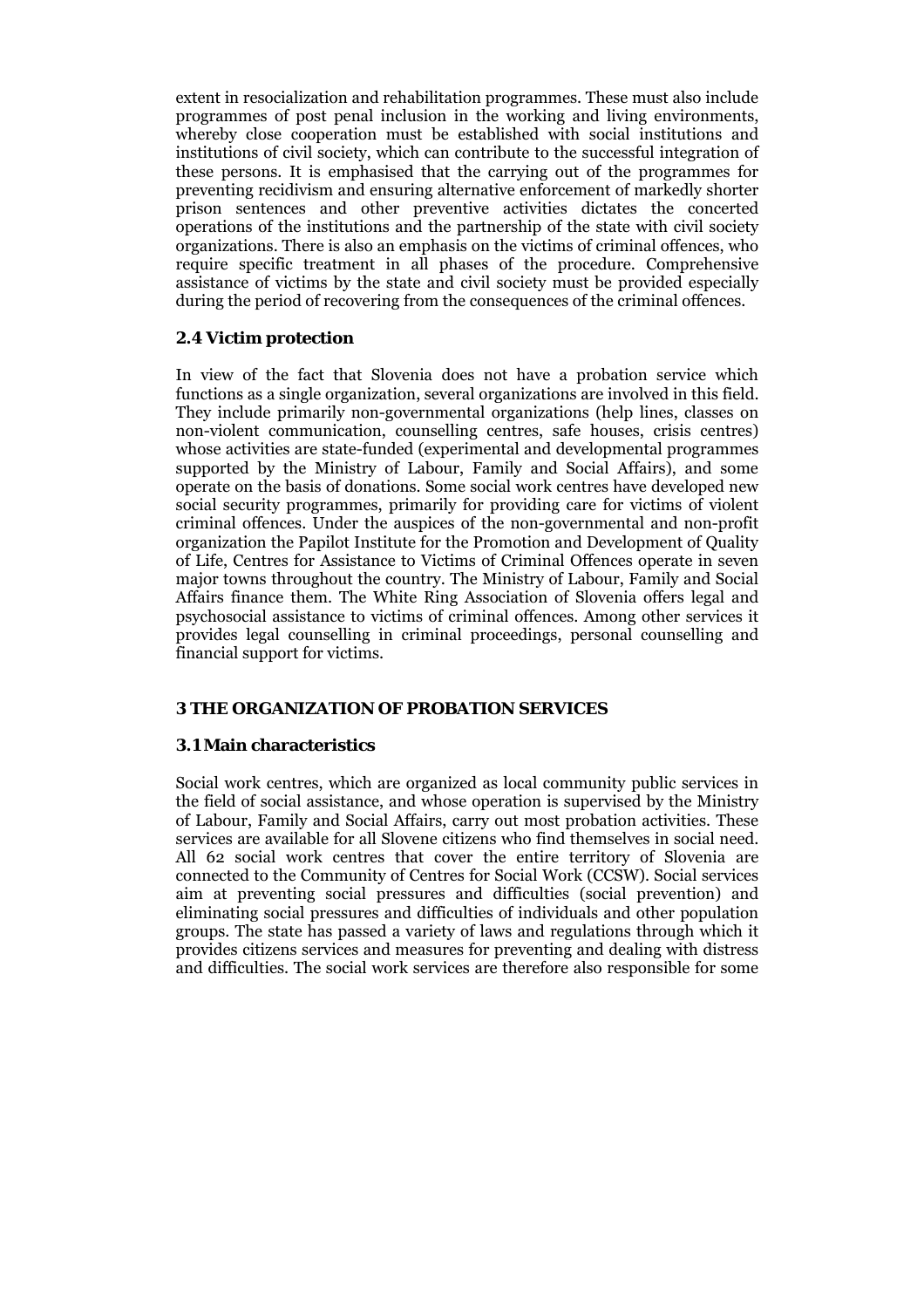activities in the field of criminal justice. They also act as coordination centres for the local community area. The community service coordinators are employed at the social work centres and function at regional level (12 regions). The mediators, who must fulfil certain conditions for carrying out mediation proceedings, are managed by the public prosecutor's office. They are also connected through the Victim-Offender Mediation Association in Slovenia. The prisons are internal organisational units of the Prison Administration, which is an authority within the Ministry of Justice. The Administration is headed and represented by its Director-General who is responsible to the Minister for his own work and the work of the body. The Head Office of the Prison Administration is responsible for alignment, coordination and supervision of institutions and the provision of resources for the operation of the prisons. Prison sentences are executed in six prisons, at thirteen locations. Detention departments are organized within particular institutions at nine locations. Within the framework of the Prison Administration of the RS, a juvenile correctional institution is also operated. The carrying out of prison sentences and juvenile prison sentences must be organized in a manner which enables the preparation of the prisoner or juvenile for a life of liberty, so that they will live in accordance with legal and moral norms.

## **3.2 Internal organization**

### **3.2.1 Probation workers**

Workers in the probation field include mediators (pre-trial procedure), social workers and other professionals at social work centres (counsellors for suspended sentences with supervision, staff who prepare social reports and other professional opinions in connection with criminal proceedings and the serving of sentences, after-care providers), volunteer workers (counsellors for post penal treatment), prison staff and community service coordinators. The state public prosecutor's office also has several duties in this field (mediation proceedings and deferment proceedings). The Rules on Mediation in Criminal Matters<sup>17</sup> determine the manner and procedure of selecting mediators, appointing mediators for individual matters, the mediation procedure, contents of agreements, costs of proceedings and supervision of the work of mediators. The Ministry of Justice issues public invitations for selecting candidates for mediators in the area of individual higher courts. Candidates must satisfy certain conditions18 that are judged and established by the head of the district public prosecutor's office. They are required to attend special courses. The head of the district public prosecutor's office appoints mediators for individual matters.

 Prison staff provides such organization of life and work in prisons that promotes the suitable inclusion of convicted persons into a normal life of liberty

<sup>&</sup>lt;sup>17</sup> Official Gazette, RS No. 114/2004.<br><sup>18</sup> Mediators are adult citizens of the Republic of Slovenia who have not been convicted of a criminal offence which is prosecuted according to official duty, who are of sound mind and body, who are fluent in the Slovene language, who have at least a post-secondary level of education, who have their permanent residence in the area of the higher court.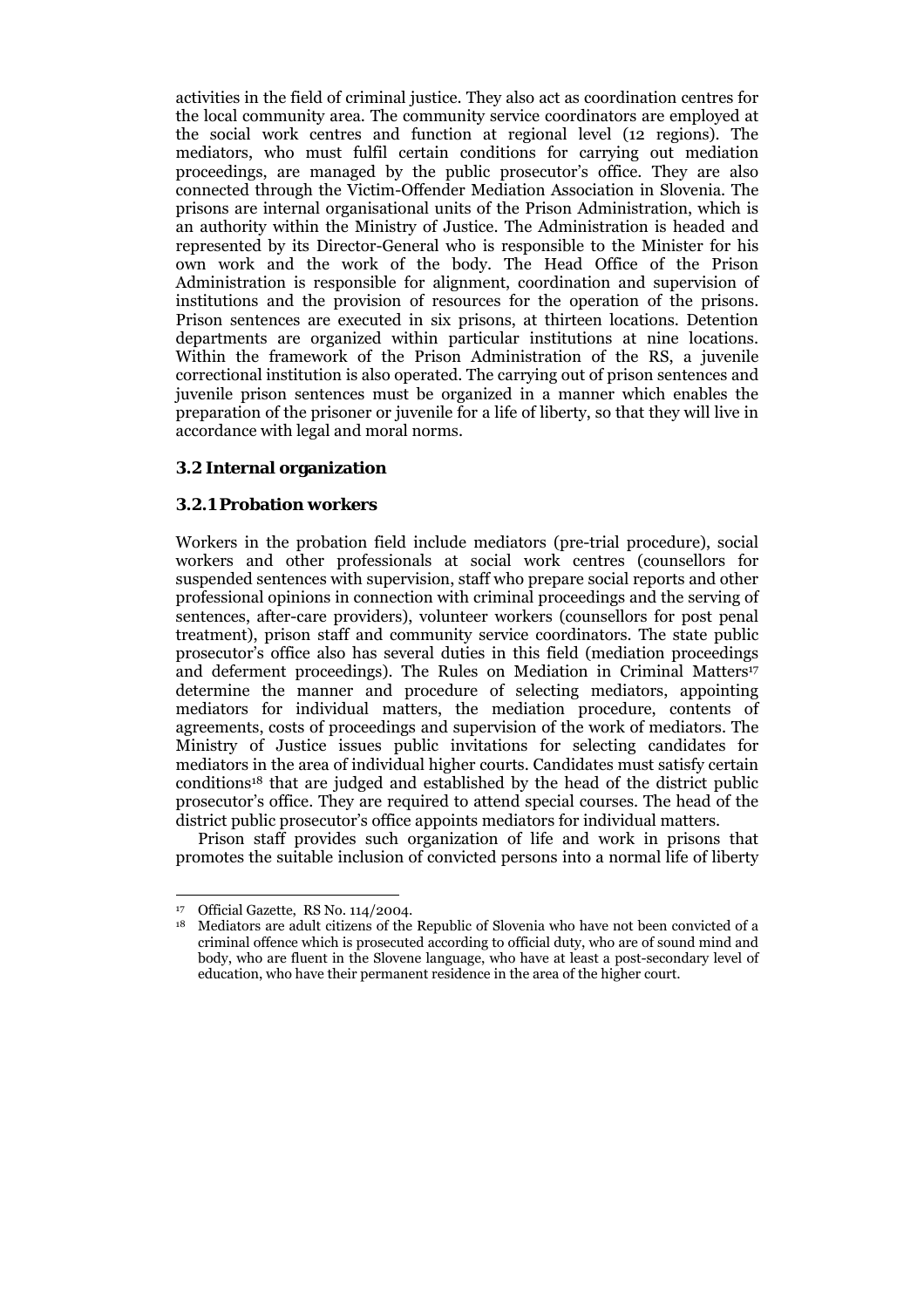after serving their sentence. Workers in treatment services prepare individual treatment programmes for convicted persons and provide for their implementation, organize and hold group forms of treatment of convicted persons and participate in the planning and implementation of all other measures through which the improved psychological adjustment of convicted persons is attempted to be achieved.19 Instructors and teachers of practical classes are employees involved in the commercial activities of institutions that provide professional and vocational training of convicted persons and participate in carrying out treatment programmes.

### **3.2.2 Education, training requirements and opportunities**

The education of candidates for mediators is organized by the Supreme Public Prosecutor's Office of the Republic of Slovenia, and candidates' attendance is mandatory, otherwise they can be removed from the list. The Victim-Offender Mediation Association can also organize education in cooperation with the Ministry of Justice. The Community of Social Work Centres, the Social Chamber and other organizations organize the education of workers at the social work centres. Prison staff receives additional training based on the annual training plans adopted by the Prison Administration. Priority areas are determined in the plans. Community service coordinators meet at regional coordinators' meetings, which are also attended by prison staff and individual humanitarian organizations. At this time there is no special education for probation duties.

### **3.2.3 Other organizations involved in probation work**

The Ministry of Labour, Family and Social Affairs together with the Community of Social Work Centres and in cooperation with the Community of Municipalities of the RS have created a network of humanitarian organizations where community service can be performed. In practice it has been shown that these organizations are interested in cooperation, but the problem arises of payment in cases of work-related accidents, medical check-ups and other costs associated with working with the perpetrators of criminal offences. The social work centres and prisons cooperate with healthcare, education, employment and other organizations that can contribute to the carrying out of measures and duties arising from the provisions of penal legislation. Non-governmental organizations are also included.

## **4 PROBATION IN DIFFERENT PHASES OF THE CRIMINAL PROCESS**

### **4.1 General**

Probation activities are set out in the Criminal Procedure Act, the Criminal Law Act, the Enforcement of Penal Sanctions Act and executive regulations.

<sup>-</sup>19 244. article of Prison Enforcement Act from 2000.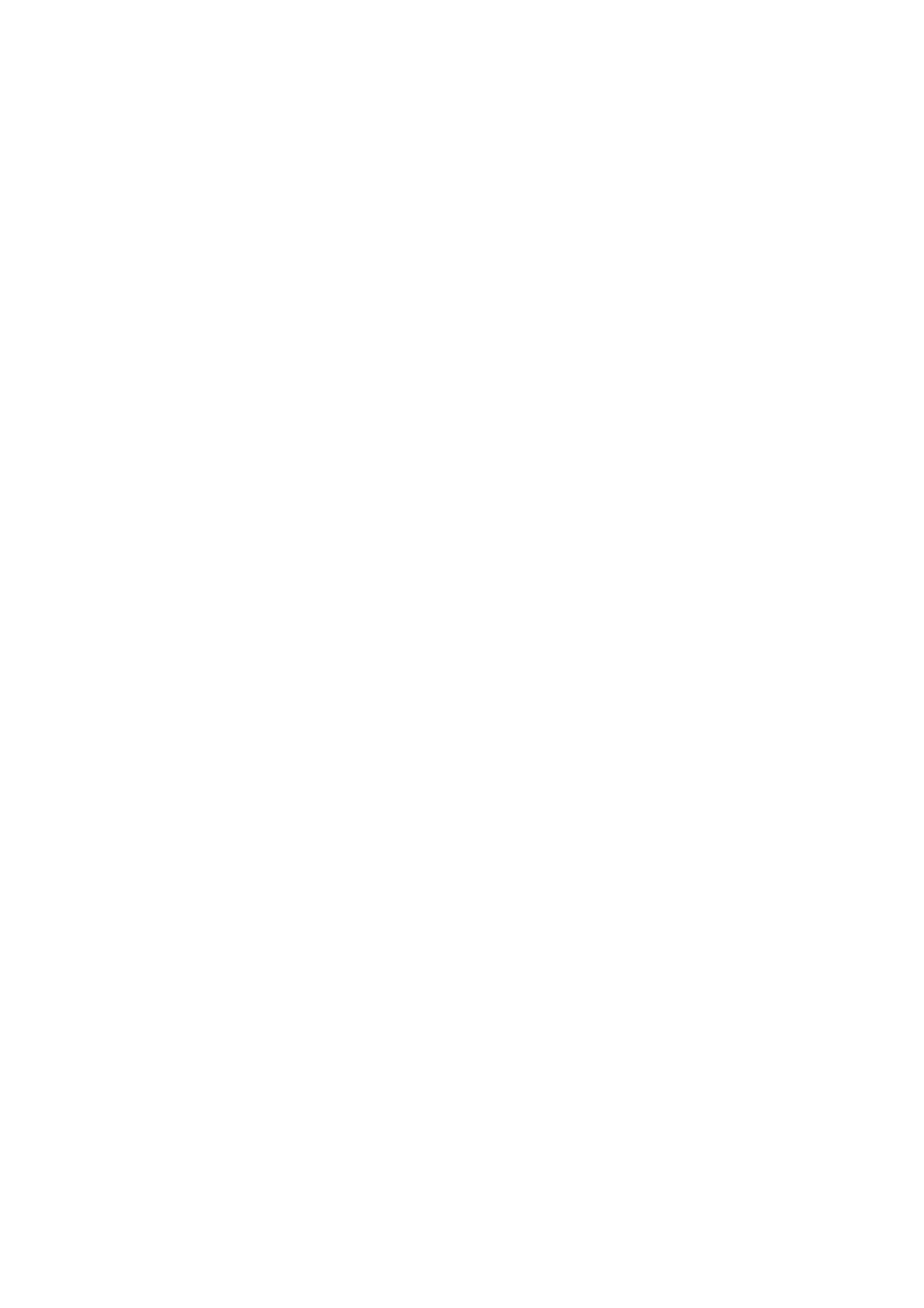|                                                                                       | Pre-Trial<br>Phase<br>See: 4.2 | Trial and<br>Enforcement<br>Phase<br>See: 4.4 | Post<br>Release<br>Phase<br>See: 4.4 |
|---------------------------------------------------------------------------------------|--------------------------------|-----------------------------------------------|--------------------------------------|
| Preparing a Social Enquiry report                                                     | X                              | $\mathbf{x}$                                  | X                                    |
| Supervision/assistance to pre-<br>trial detainees                                     | X                              |                                               |                                      |
| Mediation/victim support                                                              | $\mathbf{x}$                   |                                               |                                      |
| Supervising / organizing etc.<br>community service                                    | $\mathbf X$                    | X                                             |                                      |
| Supervising / organizing training<br>or learning projects                             | X                              | X                                             |                                      |
| Supervising etc. drug/alcohol<br>treatment programs                                   | $\mathbf X$                    | X                                             |                                      |
| Pre - sentence report                                                                 |                                | X                                             |                                      |
| Supervising etc. suspended<br>sentence                                                |                                | X                                             |                                      |
| Supervising etc. the mentally ill or<br>retarded offenders (in-out patient<br>orders) |                                | X                                             |                                      |
| Supervising etc. special measures<br>for drugs addicts                                |                                | X                                             |                                      |
| Assistance / support to prisoners<br>in prison                                        |                                | X                                             |                                      |
| Advisory report with respect to<br>amnesty / pardon                                   |                                | $\mathbf x$                                   |                                      |
| Assistance / support to persons<br>who are granted amnesty /<br>pardon.               |                                | $\mathbf X$                                   |                                      |

## **Table 1: Activities of probation during the different stages of criminal procedure**

## **4.2 Pre-trial phase, the role of the probation service**

## **4.2.1 General**

The institutions of mediation and deferment of prosecution are used in the pretrial procedure as alternatives to classical resolution of criminal matters.

#### **4.2.1.1 Mediation proceedings from Article 161 of the Criminal Procedure Act 20**

<sup>-</sup>20 Official Gazette, RS, consolidating text No. 32/2007 (UPB4).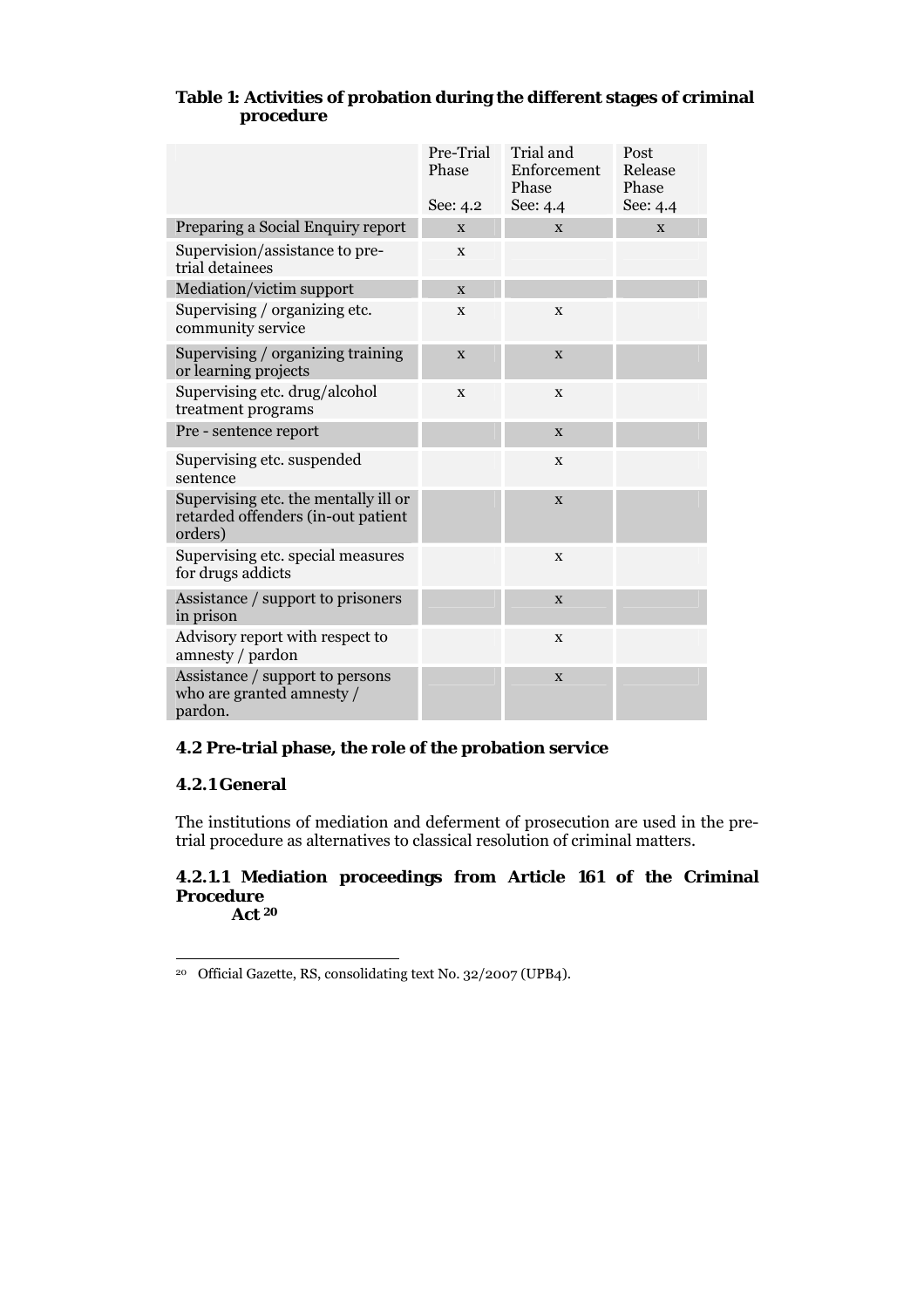The public prosecutor may remit the report of a crime or propose criminal charges for criminal offences for which a fine or imprisonment of up to three years for another criminal offence is prescribed to a mediation proceeding. He takes into account the type and nature of the offence, the circumstances in which it was committed, the personality of the perpetrator, previous offences for the same or other types of criminal offences, and their level of responsibility. A mediator leads the mediation proceeding. It is carried out only on the consent of the suspect and the victim. The mediator is independent in his work. He must endeavour to make the content of the agreement correspond to the seriousness and consequences of the offence. If the content of the agreement between the suspect and the victim relate to the performance of generally useful work, the execution of the agreement is prepared and supervised by social work centres in cooperation with the mediator and the public prosecutor. When he receives notification of the fulfilment of the agreement, the public prosecutor dismisses the charges. The time limit for the fulfilment of the agreement may not be more than three months. The mediation proceeding is prescribed in the Rules on Mediation in Criminal Matters<sup>21</sup>. The objective of mediation is to conclude an agreement that includes certain moral or material satisfaction of the victim due to the offence committed by the suspect. The Rules on Mediation in Criminal Matters determine the manner and procedure of selecting mediators, appointing mediators for individual matters, the mediation procedure, contents of agreements, costs of proceedings and supervision of the work of mediators.

### **4.2.1.2 Procedure**

When a mediator is selected for an individual criminal matter, the competent public prosecutor issues him a copy of the criminal charges. The mediator must keep the issued information as the mediation file. (Article 14) The mediator begins the mediation proceeding at the latest within fifteen days of receiving the report of a crime (Article 15). He keeps continuously updated records of the mediation proceeding. Before the mediation proceeding the mediator must obtain the written consent of the parties. To this end he holds separate discussions with the suspect and the victim. If the victim or the suspect is a juvenile, the invitation to the discussion must also be submitted to the parents or legal guardian (Article 17). The Rules prescribe the procedure and conduct. The mediator establishes patient dialogue between the parties and guides them and interposes with the objective of eliminating their dispute and reaching agreement. The mediator is obliged to ensure that the parties without force or pressure reach an agreement that corresponds to the seriousness and consequences of the offence (Article 20). The mediation proceeding is concluded and considered as unsuccessful if no agreement is reached between the parties within one month of the first hearing (Article 21.3). The mediator draws up a written agreement when it is reached between the parties (Article 22). In composing and concluding the agreement the mediator may not determine or influence the determination of the amount of restitution or determine the liabilities of the suspect, but must endeavour to achieve and counsel the parties

<sup>21</sup> Official Gazette of RS, No. 114/2004.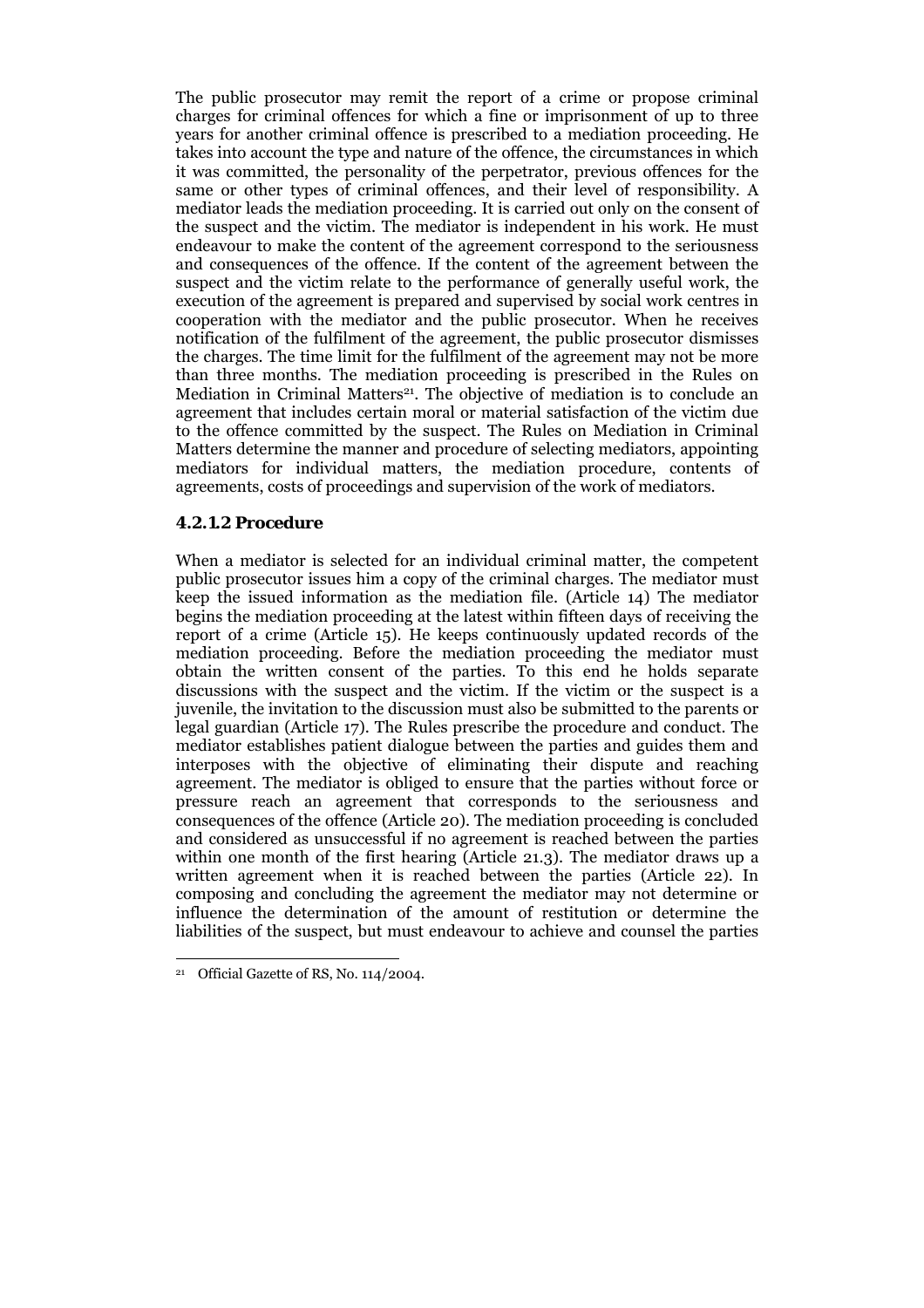toward the result that the content of the agreement corresponds with the seriousness and consequences of the offence (Article 23). Before the final conclusion and signing of the agreement the mediator may request the opinion of the competent district public prosecutor regarding the content of the agreement, who must submit his opinion at the latest within three days. The mediator is not bound by the opinion of the district public prosecutor, but is obliged to inform the parties of said opinion, which they can take into account regarding the content of the agreement. The mediator must ensure that the agreement is concluded at the latest within fifteen days of the receipt of the opinion of the competent district public prosecutor (Article 26).

 The agreement must include statements by the parties, a description of and the type of offence committed pursuant to the data in the criminal charges, the name and surname of the mediator, the content of the agreement reached, which must relate to the performance of generally useful work, and must also include a statement from the organization where the suspect will perform the generally useful work and the manner of performing the work, the manner of and deadline for fulfilment of the obligations, the date of conclusion of the agreement, and the signatures of the participants in the mediation proceeding. The written consent of the parties to mediation is a component part of the agreement (Article 24).

 The agreement may include an apology to the victim and/or his/her close relations by the offender, elimination of the damages, return or replacement of articles, payment of damages, work for the benefit of the victim, generally useful work, and other forms of moral or material satisfaction of the victim (Article 25). The parties inform the mediator about the fulfilment of the obligations arising from the agreement and submit proof thereof to the mediator as necessary. The mediator notifies the competent district public prosecutor of this and together with the notification sends the entire file on the mediation proceeding (Article 28.1). The prosecutor dismisses the charges against the suspect, and the victim can no longer prosecute the suspect for the same criminal offence. In the case that the mediation procedure is not concluded successfully, the prosecutor proceeds with the judicial criminal proceeding.

#### **4.2.1.3 The preparation and supervision of the performance of generally useful work**

The preparation and supervision of the performance of generally useful work as arising from the agreement between the victim and the suspect in the mediation proceeding is prepared and supervised by the social work centres in cooperation with the mediator and the public prosecutor (Article 161.4 of Criminal Procedure Act). If the content of the agreement relates to the performance of generally useful work, before the conclusion of the agreement the mediator must obtain the opinion of the competent social work centre, in which the organization where the suspect will perform the generally useful work and the manner of performing the work is stated. The social work centre must submit the opinion within fifteen days (Article 24 of Rules). The mediator notifies the competent social work centre and the organization where the suspect will perform the generally useful work about the conclusion of the agreement (Article 27.2 of Rules).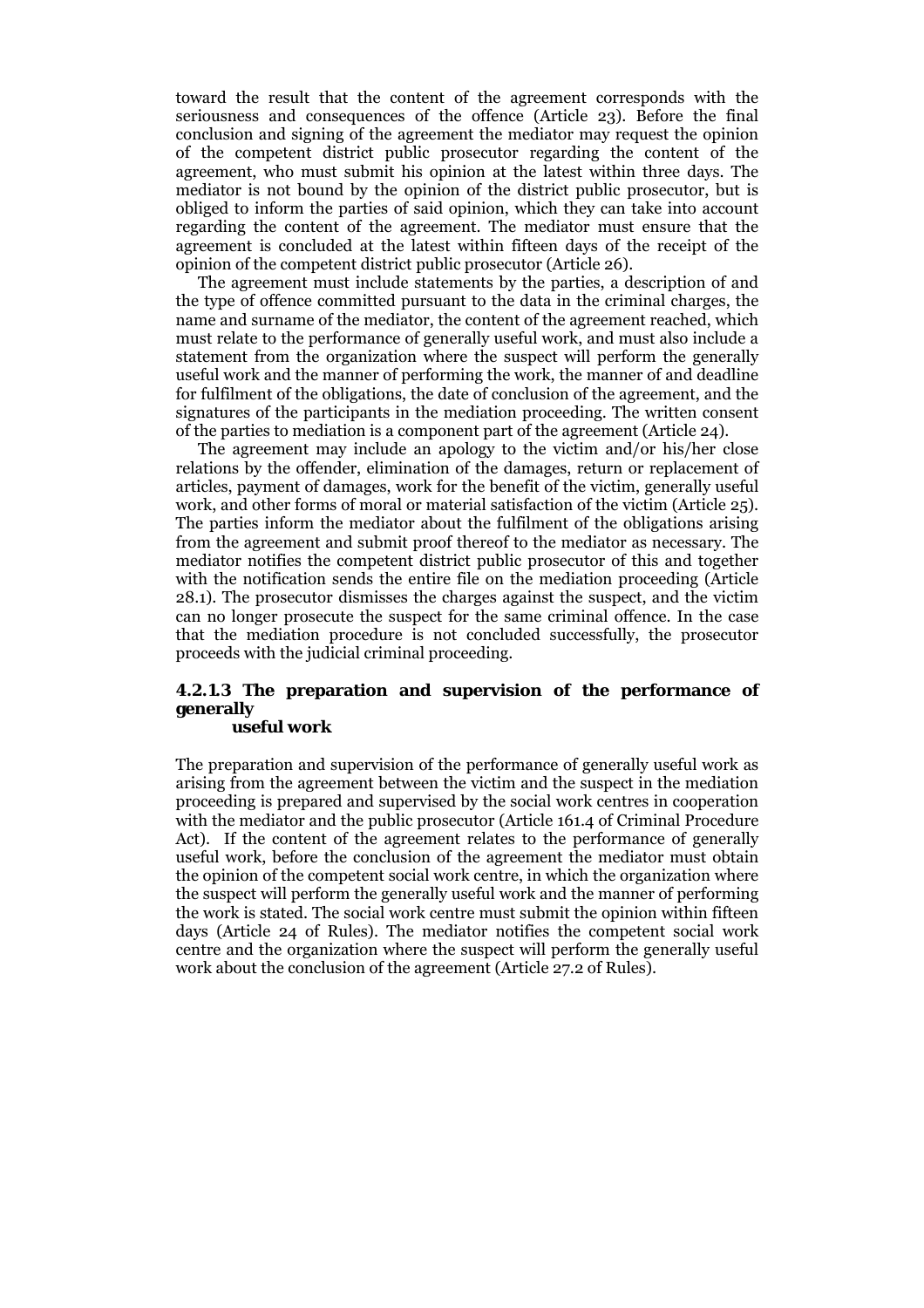#### **4.2.1.4 Deferment of prosecution with instructions and tasks**

Deferment of prosecution with instructions and tasks(Odlog pregona z navodili in nalogami) (from Article 162 of the Criminal Procedure Act) through which the harmful consequences of the criminal offence are reduced or eliminated: the public prosecutor may with the consent of the victim defer the prosecution of criminal offences for which fines or prison sentences of up to three years are prescribed, or other criminal offences determine by law, if the suspect is prepared to conduct himself in the manner prescribed by the instructions of the public prosecutor and perform certain tasks through which the harmful consequences of the criminal offence are reduced or eliminated. These tasks may be elimination or restitution of damages, payment of certain contributions to the benefit of a public institution or for charitable purposes or to a fund for reimbursement of damages for victims of criminal offences, performance of generally useful work, and payment of maintenance obligations.

 The Supreme Public Prosecutor's Office has issued the General Instructions on Standard Application of the Provisions of the Criminal Procedure Act<sup>22,</sup> which defines the criteria for deferment of sentence, the criteria for defining tasks, the criteria for the amount of payment of certain contributions, the criteria for determining the number of hours of generally useful work and the deferment proceeding. If the victim consents to the deferment and the suspect is prepared to conduct himself in accordance with the public prosecutor's instructions with regard to the content of the tasks and the time limit for deferment of sentence, the public prosecutor issues an order for the deferment of sentence. The Supreme Public Prosecutor's Office keeps records of applications from public institutions and humanitarian organizations to which amounts are paid from payment orders for contributions to the benefit of those organizations (Article 7 of General Instructions). If the public prosecutor in the deferred prosecution proceeding issues an order for the elimination or restitution of damages or an order for the performance of generally useful work, the performance of the work is prepared and supervised by the social work centres in cooperation with the public prosecutor (Article 162.3 of Criminal Procedure Act). When issuing an order the public prosecutor determines which social work centre will prepare and supervise the performance of the generally useful work and states the time limit by which the social work centre must issue the report on the basis of which he will decide whether the suspect has conducted himself in accordance with the instructions (Article 10 of General Instructions).

### **4.2.2 Pre-trial report**

-

The social work centre which performs the already described duties during this phase, cooperates with the public prosecutor and the mediator in the mediation proceeding and with the public prosecutor in the deferred prosecution proceeding (Article 182 of Criminal Procedure Act).

<sup>22</sup> Official Gazette, RS , No.128/2004.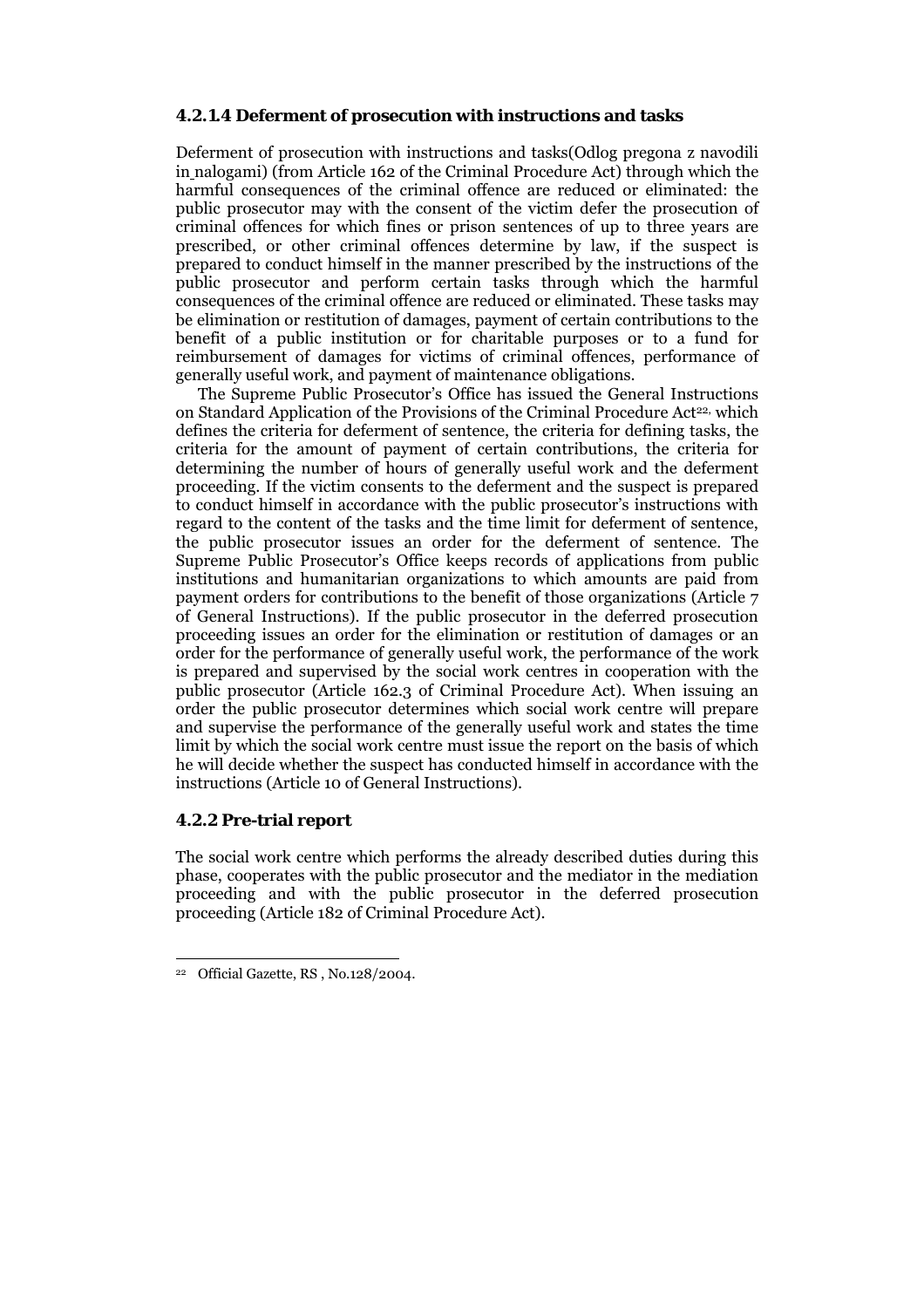When the public prosecutor demands the institution of proceedings against a juvenile, he must report this every time to the social security body (social work centre). In pre-trial proceedings against juveniles this body has a special role. It cooperates throughout the time of the proceeding, and may submit proposals and draw attention to facts that are significant for the making of a correct decision (Article 458). It also issues an opinion on the expediency of proceedings against a juvenile when the prosecutor decides not to institute criminal proceedings in cases of criminal offences for which a prison sentence of up to three years or a fine is prescribed (Article 466). It also participates in mediation proceedings and deferred sentence proceedings. The Criminal Procedure Act determines the possible measures for assuring the presence of the defendant, for eliminating the reoccurrence of the danger and for successful implementation of the criminal procedure. They are: summons, compulsory appearance or promise by the accused not to leave his residence, prohibition of approaching specific place or person, attendance at police station, bail, house arrest and detention. House arrest is supervised by the court and the police (Article 199.9). Upon deprivation of liberty the competent social security body (social work centre) is informed about whether it is necessary to provide for the welfare of children and other family members who are cared for by the person whose liberty is deprived. Juveniles whose liberty is deprived must be provided with care, protection and all necessary individual assistance that they might require with regard to their age, sex and personality.

#### **4.3 Trial and enforcement phase**

#### **4.3.1 General**

The Penal Code determines the sentences, admonitory sanctions (substitutes for prison sentences), safety measures and educational measures for juveniles. The sentences are: imprisonment, fine, revoking of driving licence and deportation of foreign nationals (Article 34). The admonitory sanctions include suspended sentence and judicial admonition. When the prognosis of the defendant's behaviour is not entirely convincing, the court pursuant to the conditions of the law may order a suspended sentence with custodial supervision. When carrying out these sanctions the court on the proposal of the social work centre appoints a counsellor. The Act sets out principal and accessory sentences. A term of imprisonment may only be imposed as a principal sentence. A fine may be levied as a principal or accessory sentence. The revoking of a driving licence as well as the deporting of a foreign national may only be imposed as an accessory sentence to imprisonment, fine or suspended sentence. The Penal Code also sets out the safety measures connected with the danger of the offender (Article 35). The following may be ordered: compulsory psychiatric treatment and confinement in a mental institution, compulsory psychiatric treatment in the community (both measures are ordered for insane perpetrators of criminal offences independently), compulsory treatment of alcoholics and drug addicts (upon imprisonment or suspended sentence), a prohibition to engage in certain occupations, revoking of driver's licence and confiscation.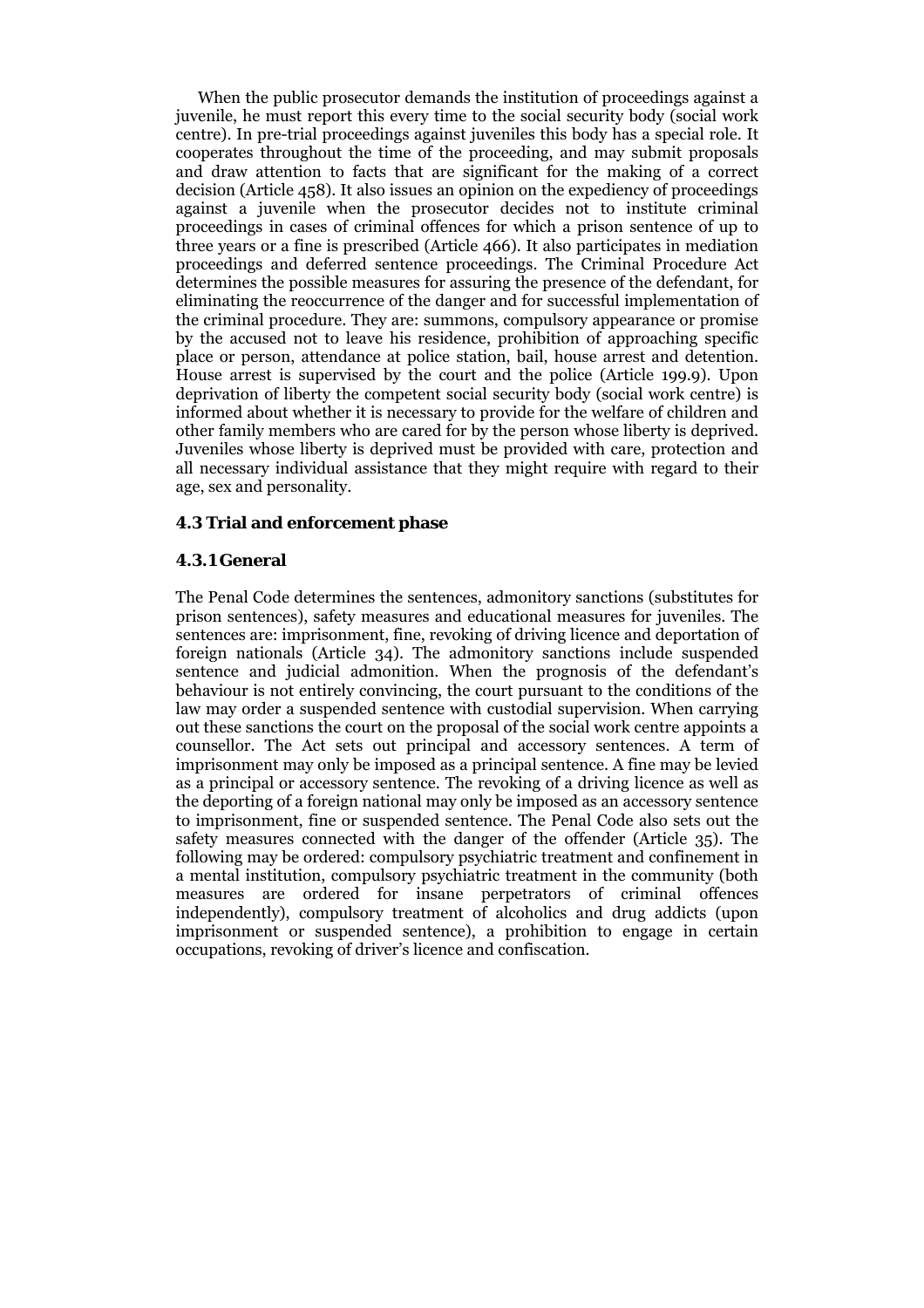#### **4.3.2 Pre-sentence report**

Before the investigating judge completes his investigation, he can obtain data as needed on the previous life of the defendant and about the conditions in which he lived, his personal income and other circumstances connected with his personality (Article 182 of Criminal Procedure Act). The law does not set out that the social work centres supply these data, but it can be seen from the content of the data that the social work centres perform these tasks. The prison staff prepares data on behaviour while serving a sentence of deprivation of liberty, if the defendant is already serving another sentence.

 In preparatory proceedings against a juvenile, the social work centre sends a pre-sentence report in order to study the circumstances needed to determine the mental development, and study the environment and conditions in which the juvenile lives and other circumstances relating to his personality (Article 469) There are not prescribed form of pre-sentence report. The social worker or other experts, prepare this report on the basis of his/her knowledge, qualification and experiences of work. During the preparatory proceedings the juvenile may be sent to a transitional home, a diagnostic centre, or supervision may be carried out by a social security body (social work centre). He can be sent to live with another family in order to provide assistance, protection and accommodations (Article 471). The social work centre plays an important role in all of these procedures.

### **4.3.3 Probation procedures and processes**

1

In view of the fact that there is no special probation service in Slovenia, no special procedures for professional conduct in this field have been set out. As mentioned in previous chapters, several organizations are involved in probation activities.

#### **4.3.3.1 Suspended sentence with custodial supervision**

Suspended sentences are categorised among admonitory sanctions. The courts may order a suspended sentence instead of a sentence upon fulfilment of conditions in the Penal Code23. The court may decide that an offender who has been given a suspended sentence has to undergo custodial supervision for a certain period of time during the term of suspension. Custodial supervision involves assistance, supervision and custody provided for by the statute. When the court assesses that custodial supervision is no longer required, it may order such a measure to be discontinued even before the expiry of the term of suspension. In applying custodial supervision, the court may set issue one or more instructions, according to which the offender has to behave (Article 58). In

<sup>23&#</sup>x27; In Slovenian criminal law there are three kinds of admonitory sanctions: a suspended sentence, a suspended sentence with custodial supervision, and a judicial admonition. If the sentence is imprisonment for a term not exceeding two years or a fine, this sentence may be suspended. The sentence may not be suspended for criminal offences for which a prison sentence of more than three years is prescribed by the statute', Peršak,, N (2004), 'Conditional and/or suspended sentence and probation', in ' Slovenia', Heuni.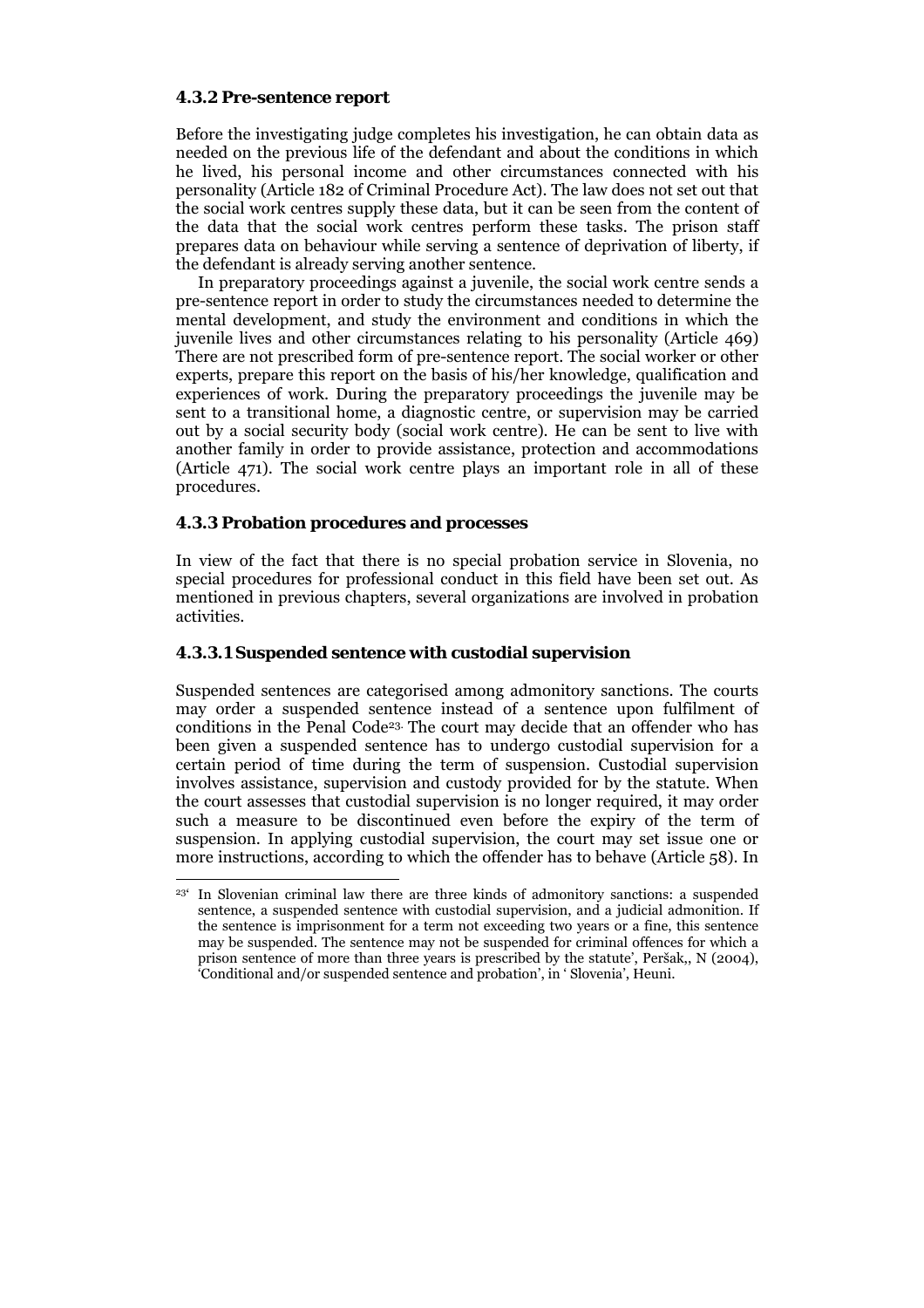selecting these instructions, the court in particular considers the age of the perpetrator, his psychological characteristics, the motives for which he committed the crime, his personal circumstances, his past behaviour, the circumstances under which the offence was committed as well as his conduct after committing of the offence. The choice of instructions must not in any way affect the human dignity of the offender and must not cause him unreasonable hardship (Article 58.2). The court's instructions may include the following tasks to be performed by the offender: to submit himself to a course of medical treatment at an appropriate institution, to attend sessions of vocational, psychological or other consultation, to qualify for a job or take up employment suitable to offender's health, skills and inclinations, to spend income according to the duties relating to family support (Article 58.3) Upon a proposal made by a counsellor or by the offender, the court may modify or repeal the instructions ex officio (Article 58.4).

 A counsellor appointed by the court shall exercise custodial supervision. The law defines duties of counsellor. The counsellor provides assistance to the offender and supervises his compliance with the court's instructions. The counsellor is under obligation to provide aid and supervision as well as to give directions and practical advice to the offender on how to comply with the court's instructions, with a view of preventing the offender from committing further criminal offences. He has to maintain relations with the offender in a careful and convenient manner. The counsellor from the time to time reports to the court on the exercising of custodial supervision and proposes appropriate modifications or repealing of instructions or the discontinuation of custodial supervision (Article 59).

 Procedure: the court shall submit the judgement, complete with the data available on the convicted person's personality, to the responsible centre for social work as soon as it becomes legally binding. The centre shall, within 30 days of receiving the judgement, propose to the court a counsellor to conduct custodial supervision. The counsellor is professional staff of centre for social work or other person suitable for work as counsellor and who agree with the appointment. The law defines that minister responsible for justice shall, in agreement with the ministry responsible for social affairs, regulate in detail the conditions to be met by counsellors, and other issues relating to counsellors' work. (Article 143, Enforcement of Penal Sanction Act).

 The duties and responsibilities of counsellor: A counsellor shall, in cooperation with the responsible centre, sign a written agreement with the offender. This must contain instructions on how to implement the contents and dates set by the court. Details of assistance, care, supervision and protection shall be specified in the agreement. During custodial supervision and execution of the agreement, the counsellor shall maintain suitable personal contact with the convicted person. Through these personal contacts the counsellor shall determine whether the agreement is being implemented in practice and, at the same time, admonish the convicted person should he depart from the agreed form and content of protective supervision (Article 144 of EPSA) The counsellor shall help the convicted person to resolve personal, family and other problems, particularly those which occur in connection with the execution of instructions lay down by the court. If the convicted person has difficulties concerning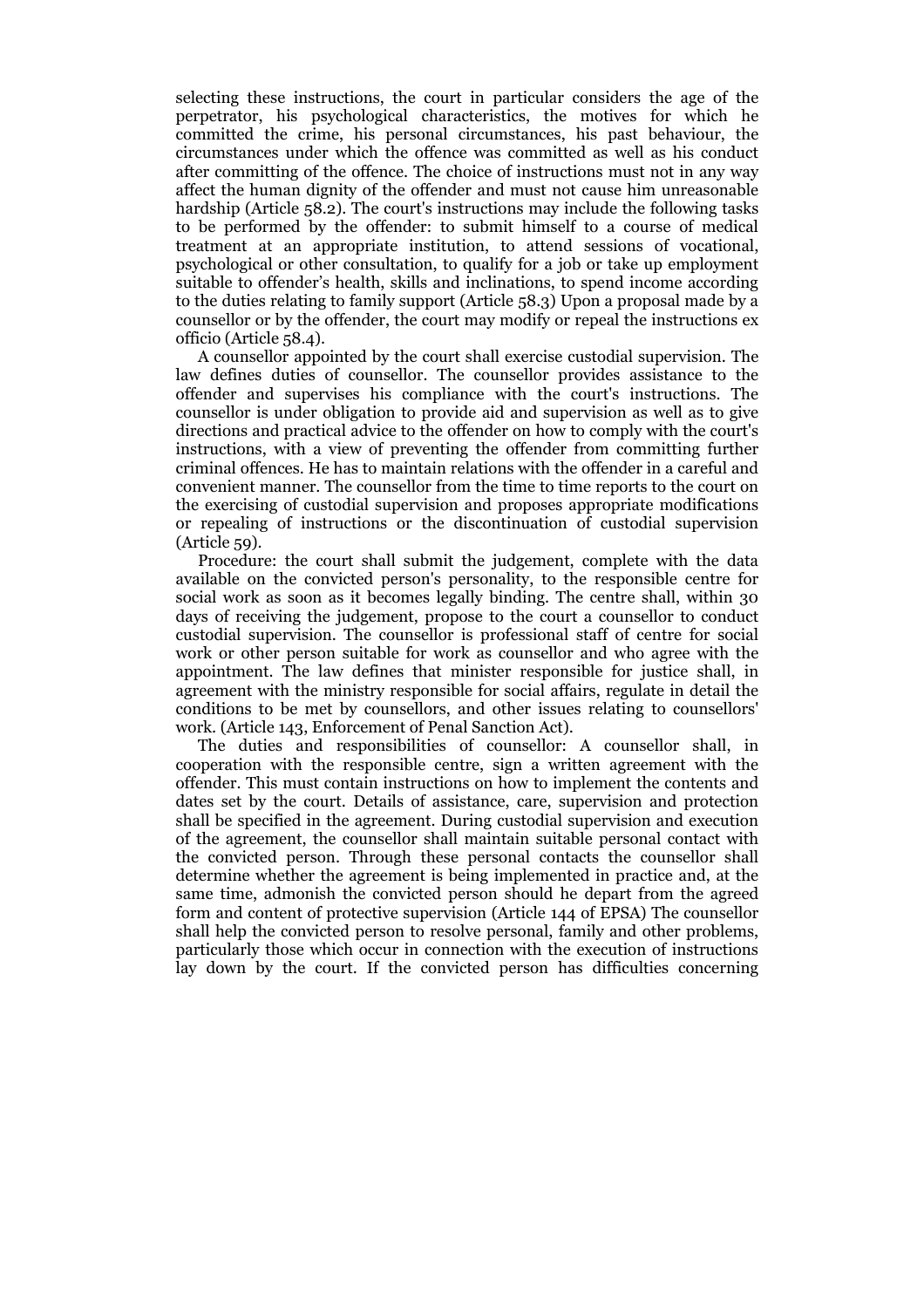employment, housing, medical treatment or education, the counsellor shall, in addition to contacts with the responsible centre for social work, establish contacts with other relevant bodies, companies and other organizations able to provide the convicted person with the necessary assistance (Article 145 of EPSA). In delivering all these activities the counsellor doesn't use any standard tools. Social work is based on a range of theoretical traditions and applies a series of professional skills, such as counselling and therapy, group work, assertive training and training in social skills; individual planning, risk assessment, advocacy; street, community and neighbourhood work; and helping users to make use of services, benefits and information. All of this possibility is used depend on individual needs.

 When performing protective supervision, the counsellor may supervise the execution of instructions by verifying, with appropriate bodies and other persons where the instructions are directly carried out, whether instructions are being implemented as laid down. He shall immediately notify the court if it is established that the convicted person is failing to fulfil the instructions during the trial period or is, for no good reason, avoiding contact with the counsellor. The counsellor shall report, every six months at least, to the court on the course of enforcement of protective supervision. In this report he may, depending on the success of execution of instructions, propose a change or removal of instructions, or the termination of supervision (Article 146 of EPSA).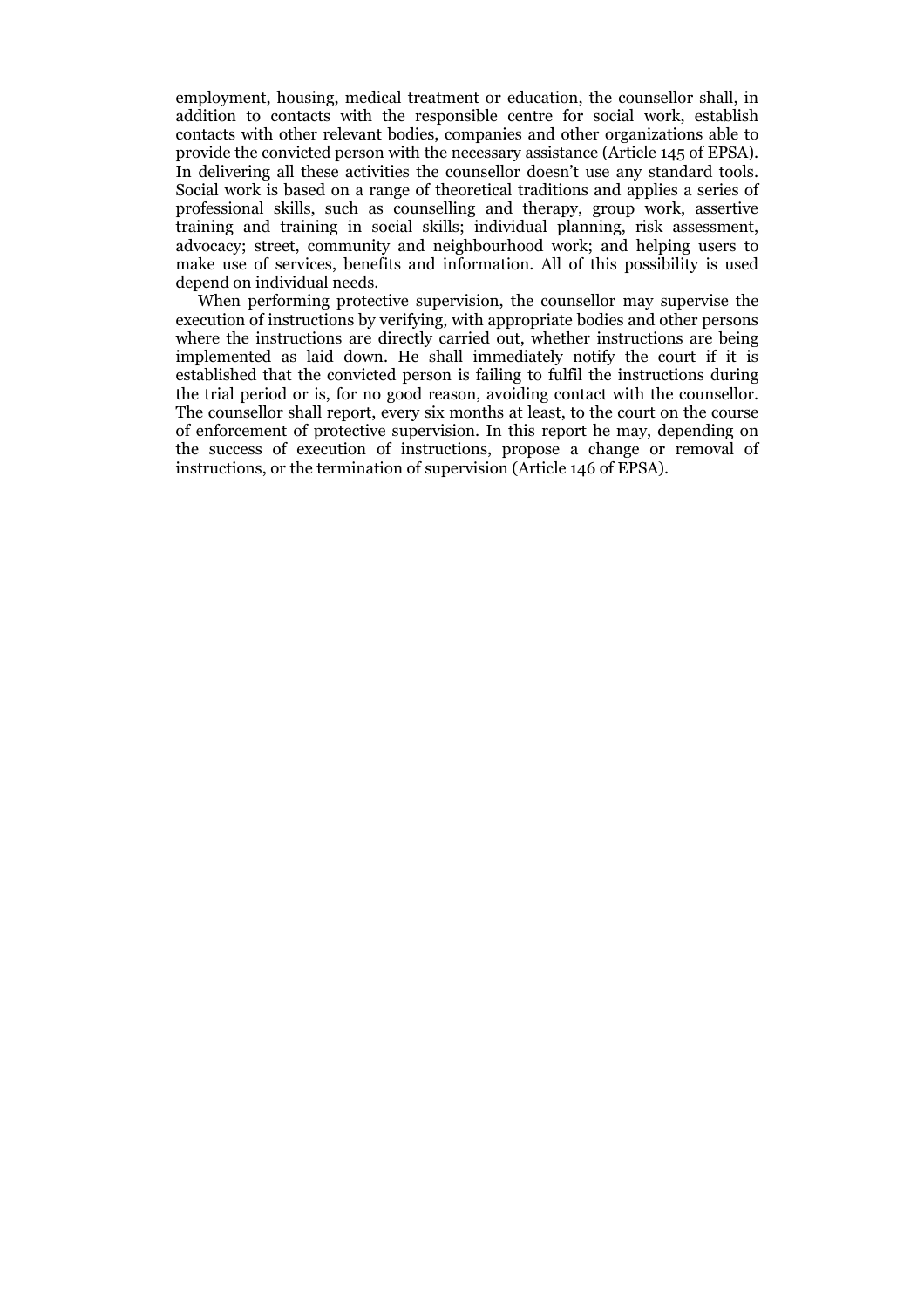#### **4.3.3.2 Substitution for three-month sentence – community service**

The Penal Code sets out that a sentence of imprisonment of up to three months may be served such that the convict performs work for the benefit of humanitarian organizations or the local community instead of imprisonment (Article 107). It determines the basic framework for this substitute sentence. The Enforcement of Penal Sanctions Act determines that the execution of these alternative substitutes for imprisonment are prepared, carried out and supervised by the Prison Administration in cooperation with the social work centres (Article 13). The social work centre notifies the court if the convict fails to perform the community service. The Rules on the Execution of Prison Sentences determine24 the procedure for the competent prison and social work centre in the performance of community service. Until 2005 there were no regulations or instructions setting out more concretely how to include humanitarian organizations or the local community in the carrying out of this institution or how to separate the competences of the prison system from those of the social work centres. In 2005 the Ministry of Justice issued the Instructions on Organizing and Carrying Out Generally Beneficial Work25, in which it set out the procedure and determined the competences of the individual implementers of this institution, which appears as a substitute for the payment of fines in the Misdemeanour Act and as a substitute for prison sentences of up to three months pursuant to the Enforcement of Penal Sanctions Act. The Misdemeanour Act more concretely determined the competences of the social work centres, which would form a network of humanitarian organisations where persons who committed minor offences could perform community service.

### **4.3.3.3 Imprisonment**

The court may at the request of a convict who is still at liberty, the request of family members or on the proposal of a social work centre delay the execution of a prison sentence in cases which the law exhaustively lists (serious illness, death in the family, important work doe to natural catastrophes, or if a certain amount of damage would arise due to the interruption of schooling, protection and raising of a children, threat to the survival of the family, small children etc.). Prisoners are allocated to individual penal institutions in accordance with the Instructions on the Allocation and Imprisonment of Convicts prescribed by the Minister of Justice26. Prisoners are sent to the appropriate prison by the court order, but under certain circumstances they can be relocated by the Administration. If a prisoner is given a prison sentence of up to three years, the court can order the sentence to be served in an open institution. If the imposed prison sentence is up to five years, the court can order the sentence to be served in a semi-open institution. A prison sentence may be imposed for a term not shorter than fifteen days and not longer than fifteen years. The sentence of thirty years imprisonment may alternatively be prescribed for the intentional committing of the most serious

<sup>&</sup>lt;sup>24</sup> Official Gazette RS, No. 102/2000.<br><sup>25</sup> No.710-4/2005, date: 5 September 2005.

<sup>&</sup>lt;sup>26</sup> Official Gazzete RS, No. 78/2000, 44/2003, 86/2004.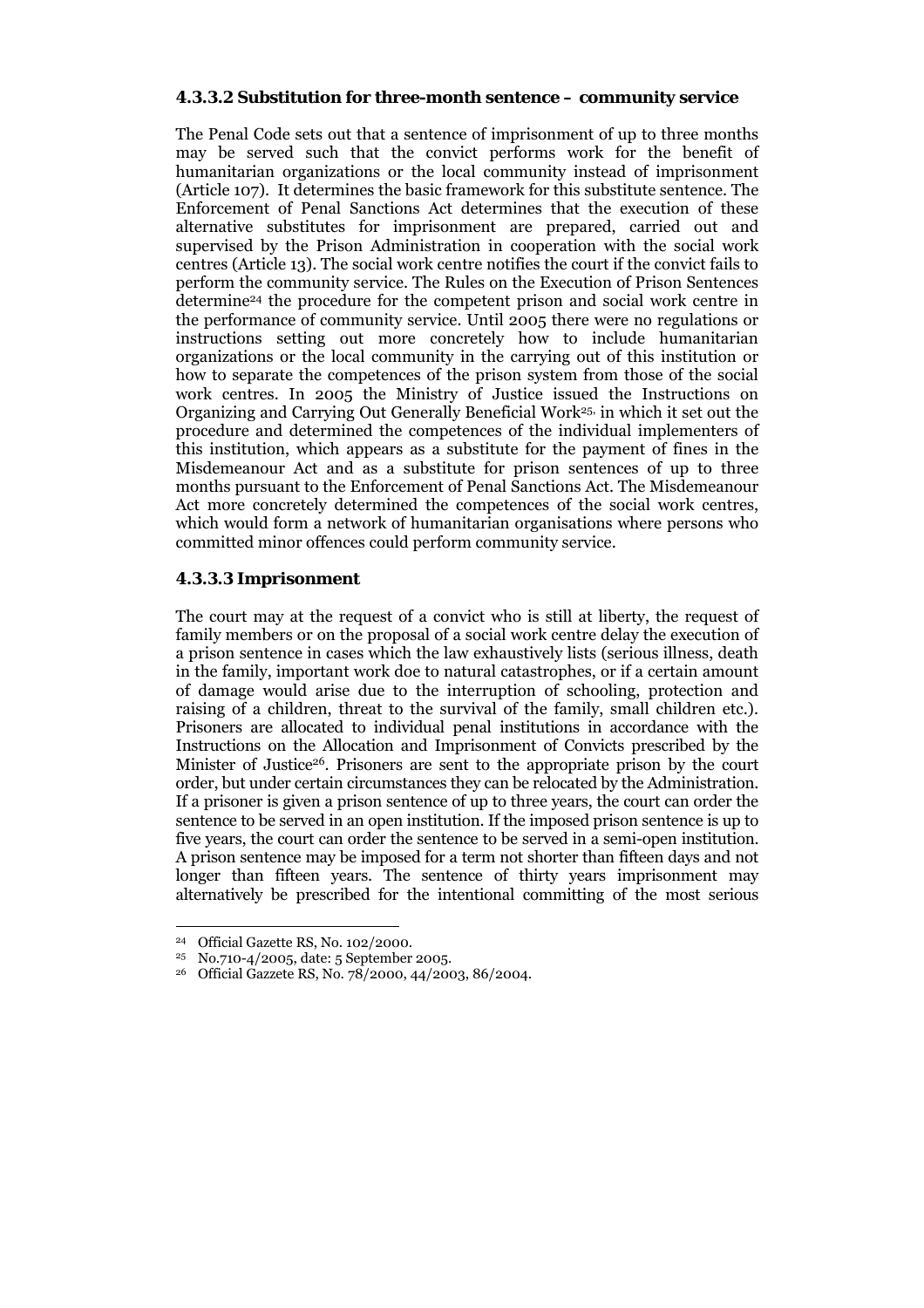crimes. The director of the Prison Administration may on the proposal of the convict or the director of the institution allow the convict to serve his sentence only on weekends in cases where it is the convict's first conviction, their personality is under control, they hold regular employment or attend education and the criminal offences were committed through negligence. This applies to prison sentences of up to six months. Treatment programmes and activities<sup>27</sup> that are carried out in prisons are focused on training for life after release, i.e. the reintegration of convicted persons into society. Professional work in the Slovene prison system is based on socio-therapeutic orientations, group and individual forms of treatment, elements of the therapeutic community and a focus on cooperation with the social community in the widest sense. It is important to include professional institutions and foundations outside of the prison system that can cooperate in the carrying out of various programmes focused on solving the difficulties and problems of incarcerated persons.

 Cooperation: the Prison Administration cooperates in the implementation of treatment of convicted persons<sup>28</sup> at the competent social work centres, employment services, residential matters, healthcare, educational and other institutions. These institutions, which are in practice mainly the social work centres, cooperate with the prisons in planning and carrying out individual treatment programmes for convicted persons and cooperate in preparations for release of convicted persons who are serving prison sentences. Here we speak of programmes of necessary measures of assistance for convicted persons after release, in the framework of social security services and contributions performed by professional staff who is involved in the treatment of incarcerated individuals. An important role in the cooperation between the systems of executing penal sanctions and society is played by social security as a system and by social organizations as the performers of services focused on the various needs of the clients. The Enforcement of Penal Sanctions Act specially defines the role of cooperation between the prisons and the social work centres. In addition to government implementers of social policy, assistance for convicted persons can also be organized by non-government organizations such as associations, charity organizations, self-help organizations and other organizations in civil society.

 Programmes: the implementers of the programmes carried out in prisons are the professional staff of the treatment services. The conditions for participation in these programmes are the consent of the convicted persons on inclusion in the programme, their active involvement and the ensuring of respect for their personalities. The institution composes an individual treatment programme for each convict, which lists all the activities and programmes in which they will be involved, the schedule of serving the sentence, advantages, work, and contacts

<sup>27</sup> Novak, S. (2005), 'Slovenian context in individualization of treatment programmes in prison system', Unpublished paper for a International Conference 'Peculiarities of prison reform with a view to the integration in the European Union' in Bucharest, Romania, May 27-28, Organized by the support of the European Commission Delegation in Bucharest,

within 2003 PHARE Program 'Support for the Improvement of the Penitentiary System'. 28 Novak, S. (2002), 'Cooperation between prisons and social organisations', in: Meško, G.(ed), Visions of Slovenian Criminology, College of Police and Security Studies, Ljubljana, pp. 269-276.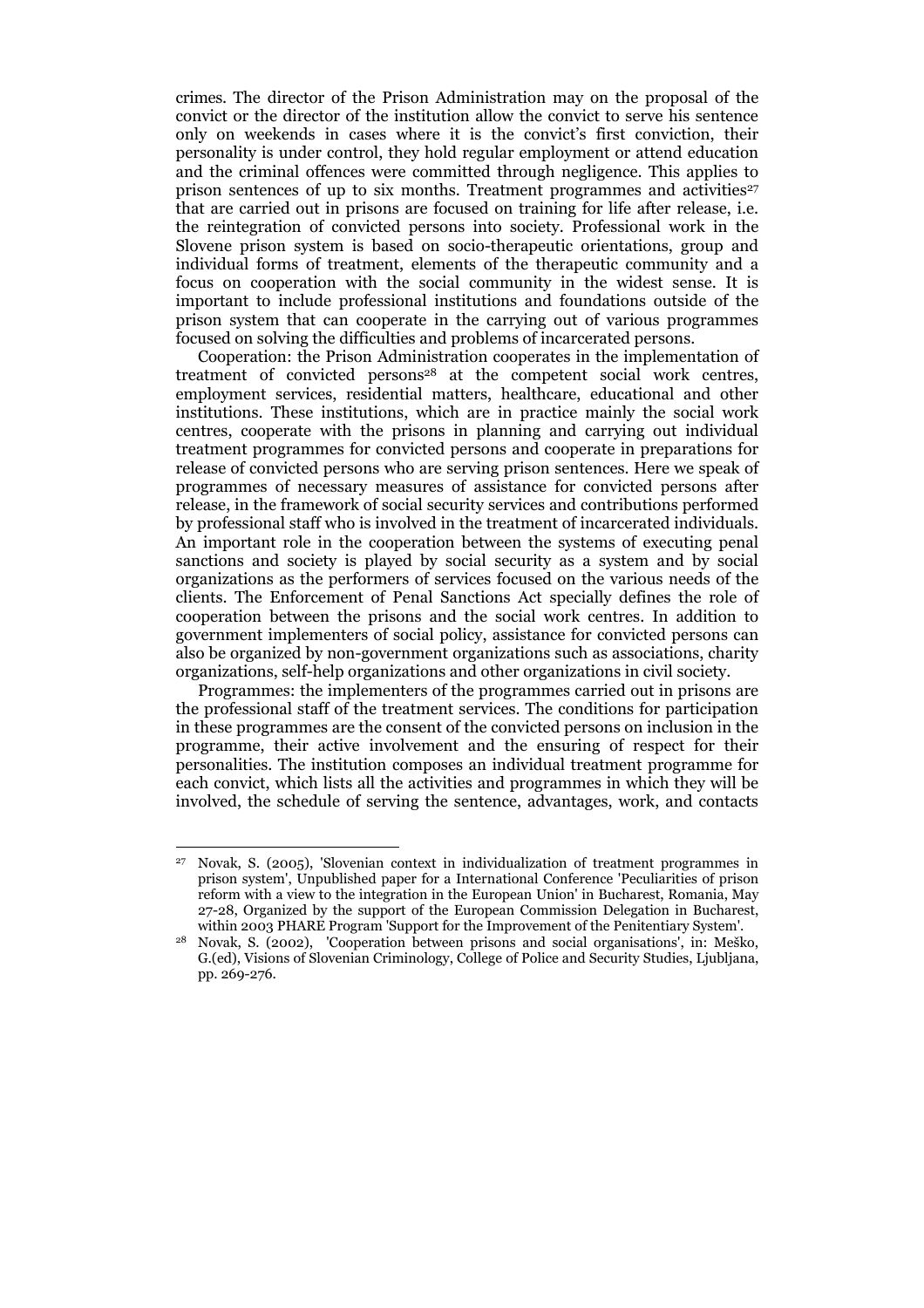with relations and preparation for release. The programme is signed by the convict in writing.

Social work in prisons<sup>29</sup> is performed for all categories of incarcerated persons. The social programme and post penal plan is a component part of the individual treatment programme. It is prepared by social workers employed at the prison together with the convict, and external staff is also included. These programmes influence the lives of the convicted persons after release, since they facilitate their reintegration into the social and work environment and thus reduce the effects of recidivism factors. Social work in prisons for convicted persons is carried out in three phases, a reception phase at the beginning of the sentence, the phase during the sentence and the phase of direct preparation for release. The content of the work in the reception phase includes focused discussion, support, information, counselling, motivation, solution of acute social problems, material assistance, on the basis of prior consent of the convict a connection with a social work centre in the field for as fast as possible inclusion and resolution of social problems of the family and preparation of the social programme. Activities and duties are defined which will be borne by the convict himself, the professional service at the institution and external staff. The duties, activities and obligations are executed while the sentence is being served. Representatives of the social work centres visit the prisons. The social workers at the prisons may together with the convicted persons visit the convicted persons' families or workplaces outside of prison, educational organizations in which they are involved in education or arrange other matter in connection with social problems.

 The role of the social worker in prison is primarily coordinative, since they connect and coordinate the inclusion of services outside of the prison and search for various opportunities for solving the convicted persons' difficulties, especially those that they are unable to solve themselves. The social work is oriented toward the convict, his family and the environment from which he comes. It is important that convicted persons are motivated to solve their problems and that they are aware of the procedures and opportunities for taking care of their problems. On the basis of the Enforcement of Penal Sanctions Act, the social work centres together with the other services in the field and in cooperation with the prison have to prepare a programme of necessary measures for assistance to convicted persons at least three months before release from imprisonment, and each must offer assistance in their own area for his inclusion into society. The social work centres are involved from the beginning of the sentence with concrete forms of assistance, planning the social network in the local community and solving the problems of the convict's family (protection of children, material status, and relationships). During the sentence they form the link between the prison and the environment.

 Counselling: the institution proposes that the competent social work centre appoint a counsellor for the convict if the professional panel at the institution assesses that a counsellor could assist in the more successful implementation of

<sup>29</sup> Novak, S.(2003), 'Imprisonment and aftercare', Unpublished paper for an International Conference 'Prison System related questions of the EU-accession in Hungary and in the other candidate countries', Kriminalexpo, 17-19 November, Budapest.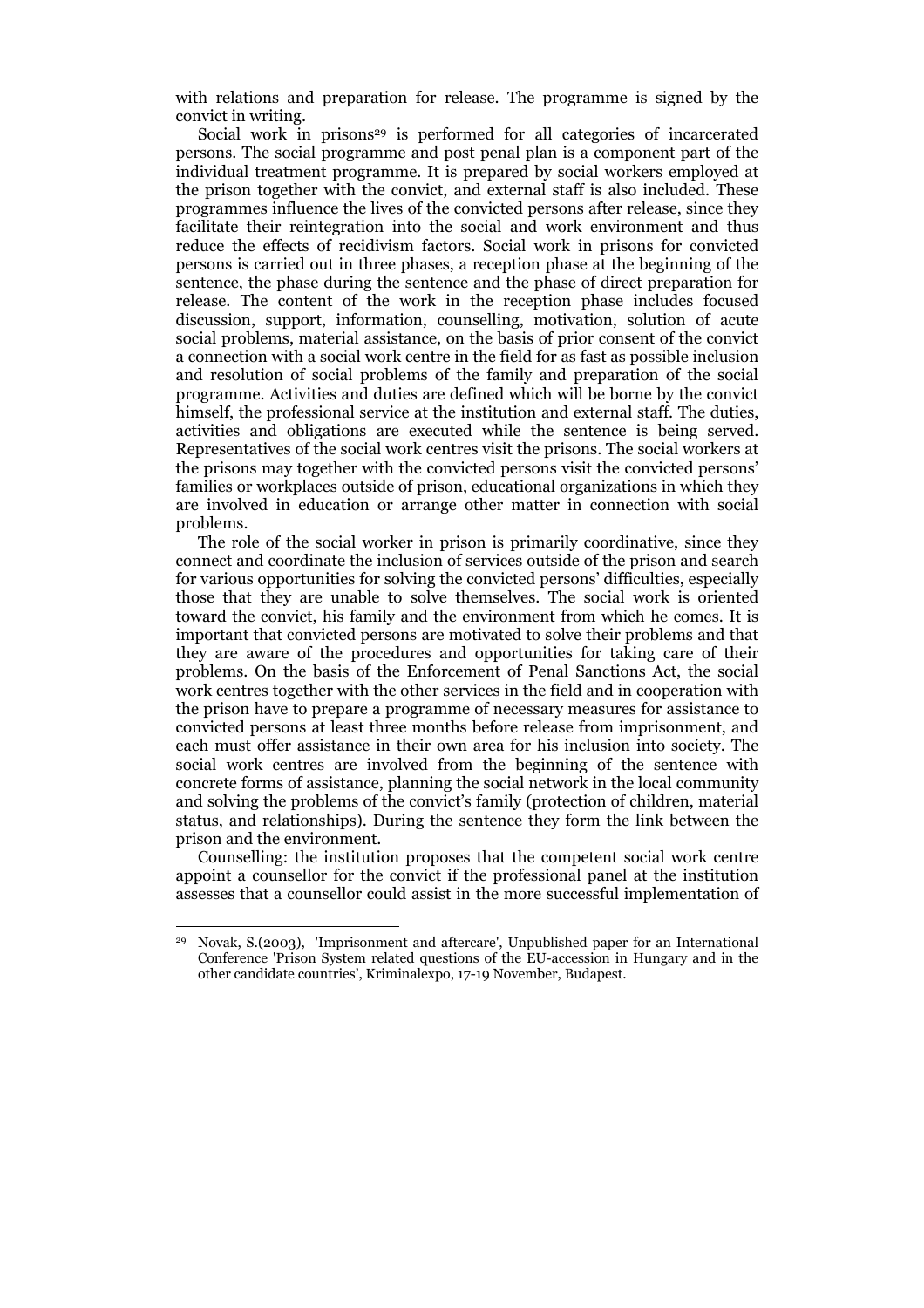the individual treatment programme (assistance with continuing education, changed environment, arranging a residence, employment, healthcare). The institution issues such a proposal at least one month before release. The counsellors perform these tasks under the auspices of the social work centres and the Prison Administration.

 Prison leaves: as a reward for active effort in the treatment process, effort and successes at work and for respecting the house rules, the director of the prison may confer benefits on the convict which are prescribed by law (extended or unsupervised visits, unsupervised visits outside of the institution, prison leave in the company of a prison staff, prison leave except to the area where the criminal offence was committed, prison leave, partial or full enjoyment of holiday outside the institution, up to seven days free holiday per year. Prison leave may be granted up to four times a month and may last up to 48 hours (Article 77 of EPSA). The personality of the convict, escape risk, type and manner of crime and other circumstances are taken into account when making decisions. The professional panel at the institution prepares opinions on such benefits.

#### **4.4 Post-release phase**

According to the Penal Code, a prisoner who has served half of his prison sentence may be released from prison on the condition that he does not commit a new criminal offence before the imposed sentence has expired. Slovenia does not have any special statutory conditions for additional supervision of conditionally released prisoners (parole), as is carried out by probation services elsewhere in Europe. A prisoner may be conditionally released if it is reasonable to assume that he would not commit another criminal offence. When deciding on conditional release, the prisoner's behaviour in prison is also taken into account. A conditional release commission decides the conditional release. The prison staff prepares a report on the results the prisoners have achieved in the programmes they participated in during their time in prison. This includes their possibility of leading life in liberty.

## **4.5 Care and after-care outside the criminal justice system**

After serving a sentence with conditional release or serving the sentence in full, the client seeks assistance at the social work centre on a voluntary basis. This is followed by the implementation of the post penal programme adopted at the prison. The social work centre provides personal assistance and arranges the inclusion of the convict into society (employment, education, support programmes, social security, and assistance to the family).

## **5 FINANCES, REGISTRATION, EVALUATION AND OUTSIDE OPINION**

#### **5.1 Finances**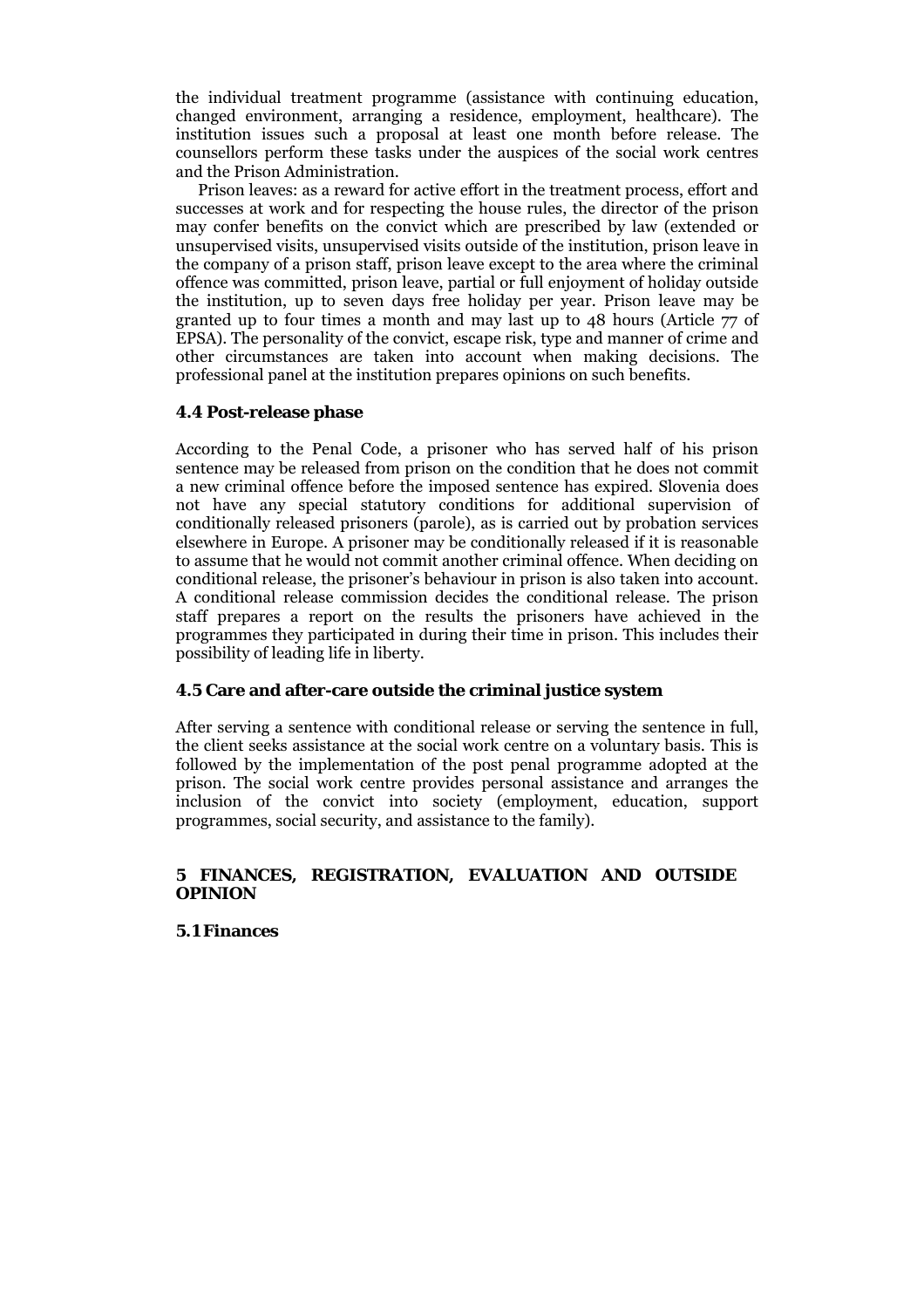Social work centres are government funded and receive no private funding. There is no information available about the cost of activities in the criminal justice field.

The total costs of the work of mediators at district public prosecutors' offices amounted to EUR 106,791 in 2005 and EUR 108,891 in 2006. These funds are provided by the state from within the budget for the public prosecutor's office.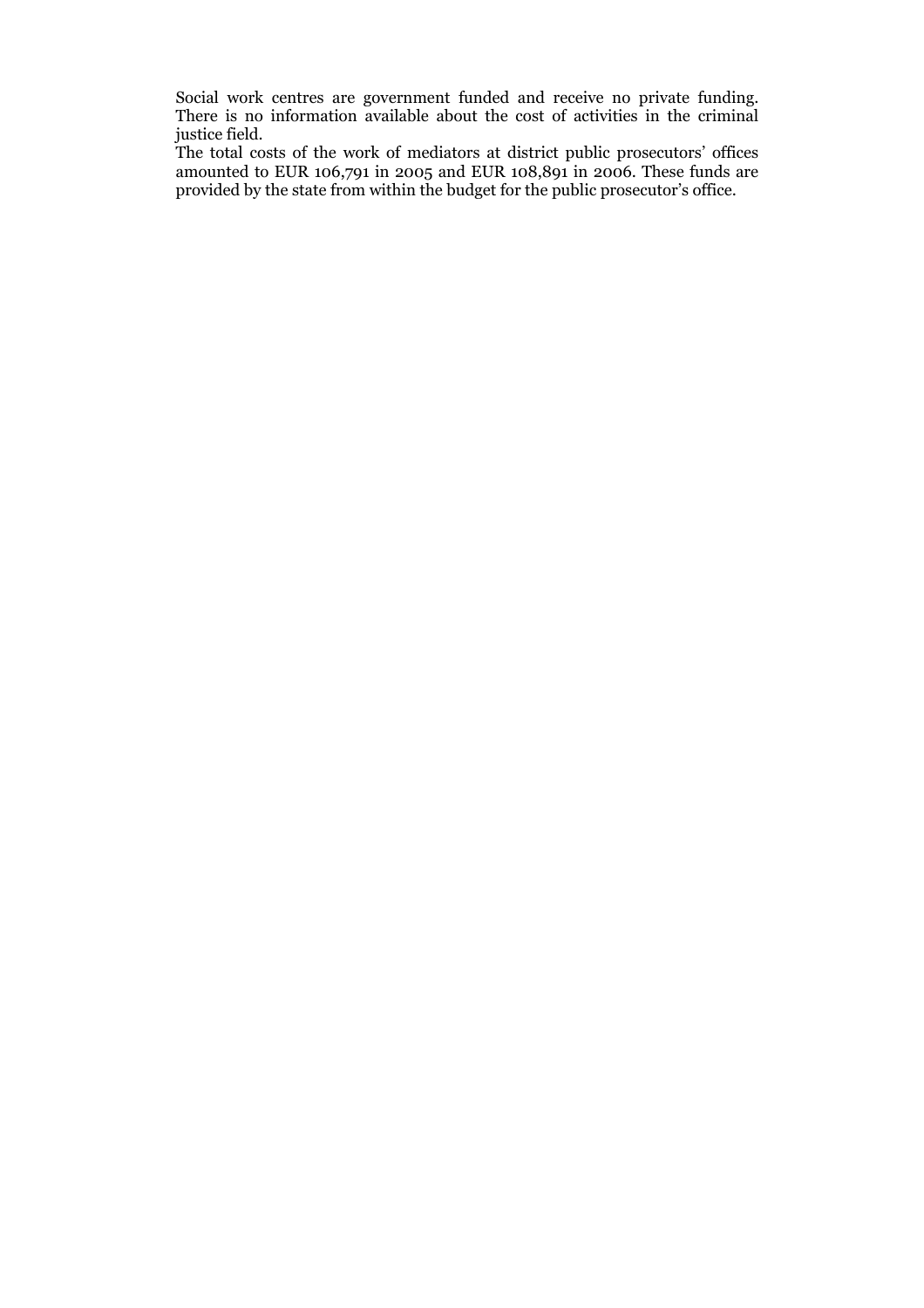#### **Table 2: Average number of inmates and inmate cost per day in prison 2004-2006**

|                              | 2004      | 2005      | 2006      |
|------------------------------|-----------|-----------|-----------|
| Average number of<br>inmates | 1132      | 1137      | 1268      |
| Cost per day                 | EUR 61,15 | EUR 63.87 | EUR 61.22 |

 *Source: Annual Reports by Prison Administration, 2004, 2005, 2006* 

## **5.2 Accounting**

The use of budgetary funds is prescribed by financial legislation that all budgetary beneficiaries must take into account.

## **5.3 Registration systems and evaluation procedures**

In view of the fact that various organizations are involved in this field, there is no national database on probation activities. Data are kept in the records of the individual organizations (prosecutors' offices, courts, prisons, social work centres).

### **5.4 Societal support and client's views**

In the last few years, the Criminology Institute has conducted several highquality research projects, above all in the area of community service. There are no studies of public opinion or clients' views.

## **6 PROBATION CLIENTS' RIGHTS**

Prisons are inspected by the Ministry of Justice. Presidents of District Courts, the human rights ombudsman and authorised bodies for human rights protection and the prevention of torture, inhumane and degrading procedures and punishment must also be allowed to carry out inspection.

 Exercise and protection of prisoners' rights. A prisoner who believes he has been subjected to torture or other cruel forms of inhumane or degrading treatment may request legal protection by means of a proposal and the prison must forward the proposal to the competent state prosecutor (Article 83)<sup>30.</sup> If the prisoner suffered damage as the result of such actions, he may, according to the law, request compensation directly from the person who caused the damage (Article 84 of EPSA). If other violations of rights or other irregularities are involved for which no legal protection is guaranteed, the prisoner may submit the complaint to the Director General. If the prisoner does not receive a reply to his complaint within 30 days of filing it, or if he is unhappy with the director's decision, he shall be entitled to submit an application to the Ministry of Justice.

<sup>-</sup>30 Enforcement of Penal Sanction Act (EPSA), Official Gazette RS, No.22/2000.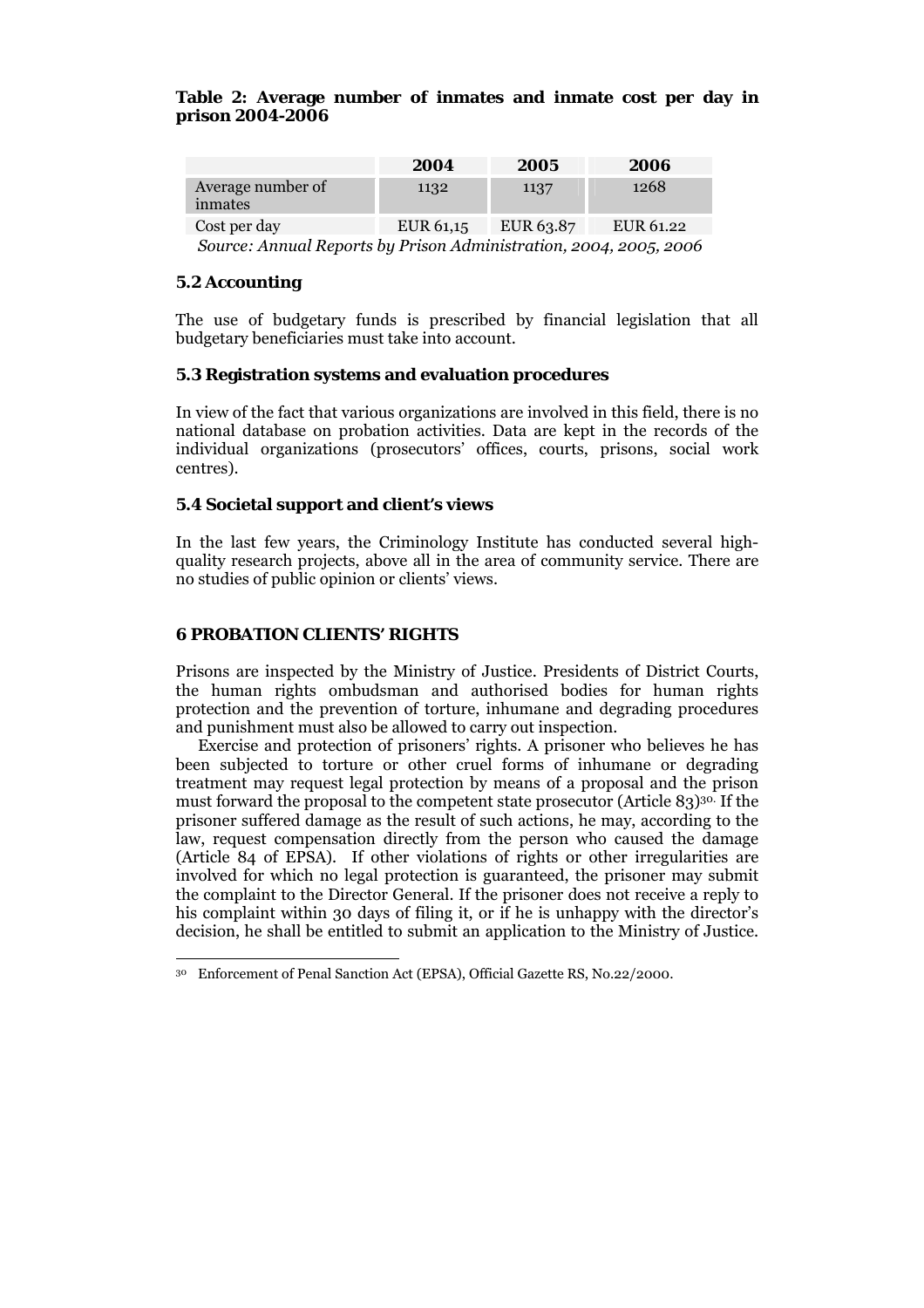The prisoner is also entitled to file a complaint against a violation of his rights and irregularities with other bodies that carry out prison inspections (article 85 of EPSA).

 Procedure: if a prisoner hands the prison authorities a proposal for legal protection (under article 83 of PSEA) or a demand for damages, the prison authorities shall inform the Head Office of Prison Administration of this and deliver the proposal or the demand for damages with their report.31 The Director General of the Prison Administration, after receiving a prisoner's complaint of violation of rights or other irregularities in the prison and the report of the prison authorities on the statements in the complaint, shall do everything required within a reasonable period of time to establish whether the behaviour and proceeding of prison staff was legal and appropriate, or whether the prisoner's rights have been violated. If he finds that the complaint is well founded, he shall order the director of the prison to do everything required guaranteeing the prisoner his rights. The Director General of the PA shall inform the prisoner in writing of the findings and possible measures on the basis of the complaint and, at the same time inform him that he has the right to send a written appeal to the Ministry of Justice if he believes that his complaint has not been suitably resolved. A prisoner shall make an appeal to the Ministry of Justice in writing or orally to a clerk, and may also appeal orally to an employee of the Ministry of Justice authorised to exercise supervision of prisons. The Head Office of the PA must send a prisoner's written appeal, together with the report of the prison and the personal file of the prisoner to the Ministry of Justice within three days of receipt of the appeal. The Ministry of Justice shall send the answer to the appeal to the prisoner through the Prison Administration32. If a prisoner makes an appeal to the president of the district court of jurisdiction that exercises supervision, the president shall verify this and, in the case of good grounds, shall order the necessary measures, and may also report to the director of prison or in writing to the PA with possible directions.33

 Free legal aid to prisoners: prisons must provide free legal aid to prisoners for the protection of their rights determined in the Penal Sanctions Enforcement Act and in regulations issued on the basis thereof.

#### **7 NEW DEVELOPMENTS**

National crime prevention programme. On the basis of the Resolution on the Prevention and Combating of Crime, in March 2007 the Government of the RS adopted the Resolution on the National Programme on the Prevention and Combating of Crime34 for the period 2007-2011. The Resolution emphasises the concepts of planned and congruent implementation of all of the activities of state institutions, civil society and citizens which could contribute in any way to the

<sup>31</sup> Art 117 , Rules concerning the enforcement of prison sentences, Official Gazette, RS, No.  $102/2000$ .<br><sup>32</sup> Art 118, in the above rules.

<sup>33</sup> Art 119, in the above rules.

<sup>34</sup> Proposal No. EVA: 2006-1711-0008, Government paper.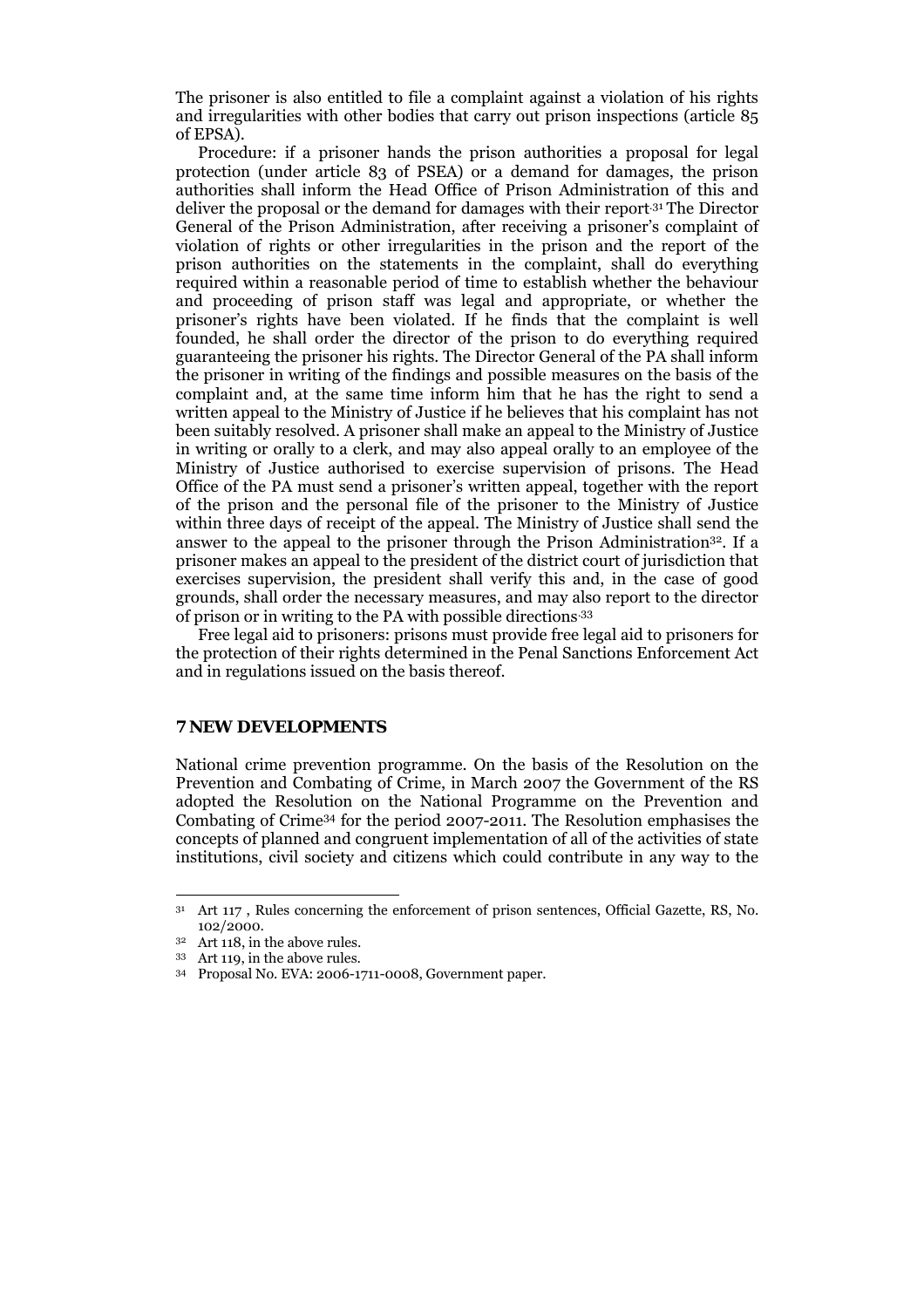controlling and reduction of crime, or minimise the opportunities and possibilities for committing criminal offences. In individual areas of work the Resolution sets out concrete objectives, including the objective of effective preparation of convicted persons for inclusion into normal life after serving their prison sentences and the introduction of a probation service. Among other things, objectives and strategies are defined for each work area, and programmes for the realisation of these objectives with the performers of the activities and time limits for the implementation of individual measures. The areas of work are urban crime, property crime, economic crime, organized crime, illegal drugs (including the development of alternative measures for perpetrators of criminal offences in connection with drugs), youth violence, family violence, environmental protection, fear of crime, assistance to victims of criminal offences (creation of new programmes), legislation and procedure of state bodies within reasonable time limits (changes to legislation, organization programmes and work methods), inter-institutional cooperation (coordination, new definition of social care bodies in the field of crime prevention, rehabilitation of victims and perpetrators of criminal offences). In the field of criminal policy and execution of penal sanctions the Resolution envisages the preparation of new programmes for training and work of convicted persons, the preparation of legislation and the introduction of a probation service under the auspices of the Ministry of Justice. The Ministry of Labour, Family and Social Affairs would participate in this project. The deadline for its execution is 2009. On the basis of the Resolution the Government should appoint an interdisciplinary working body that will take an active role in the implementation of the national programme. Also envisaged are changes to legislation in the field of criminal justice, which are currently in the working materials phase and are difficult imagine in the form of guidelines for development and change.

 In 2006 the National Assembly also adopted the National Programme of Social Security35 for the period 2006-2010, which presents strategies and development perspectives of programmes and services in the framework of the social security system. The area of work with perpetrators of criminal offences is part of the network of public services via services, public programmes and public authorisations. The services and public authorisations (programmes, measures and tasks determined in penal legislation) will be implemented by the social work centres, and the public programmes can also be implemented by nongovernmental organizations. These include developmental and experimental programmes which the state finances through invitations to tender. The national programme also envisages new programmes for ex-convicts.

#### **8 IMPORTANT PUBLICATIONS**

F. Brinc, *Organizacija, metode dela in uspešnost pomoči odpuščenim obsojenim osebam*, 1976, Inštitut za kriminologijo pri Pravni fakulteti Univerza v Ljubljani, Ljubljana;

<sup>35</sup> Official Gazette, RS, No.39/2006.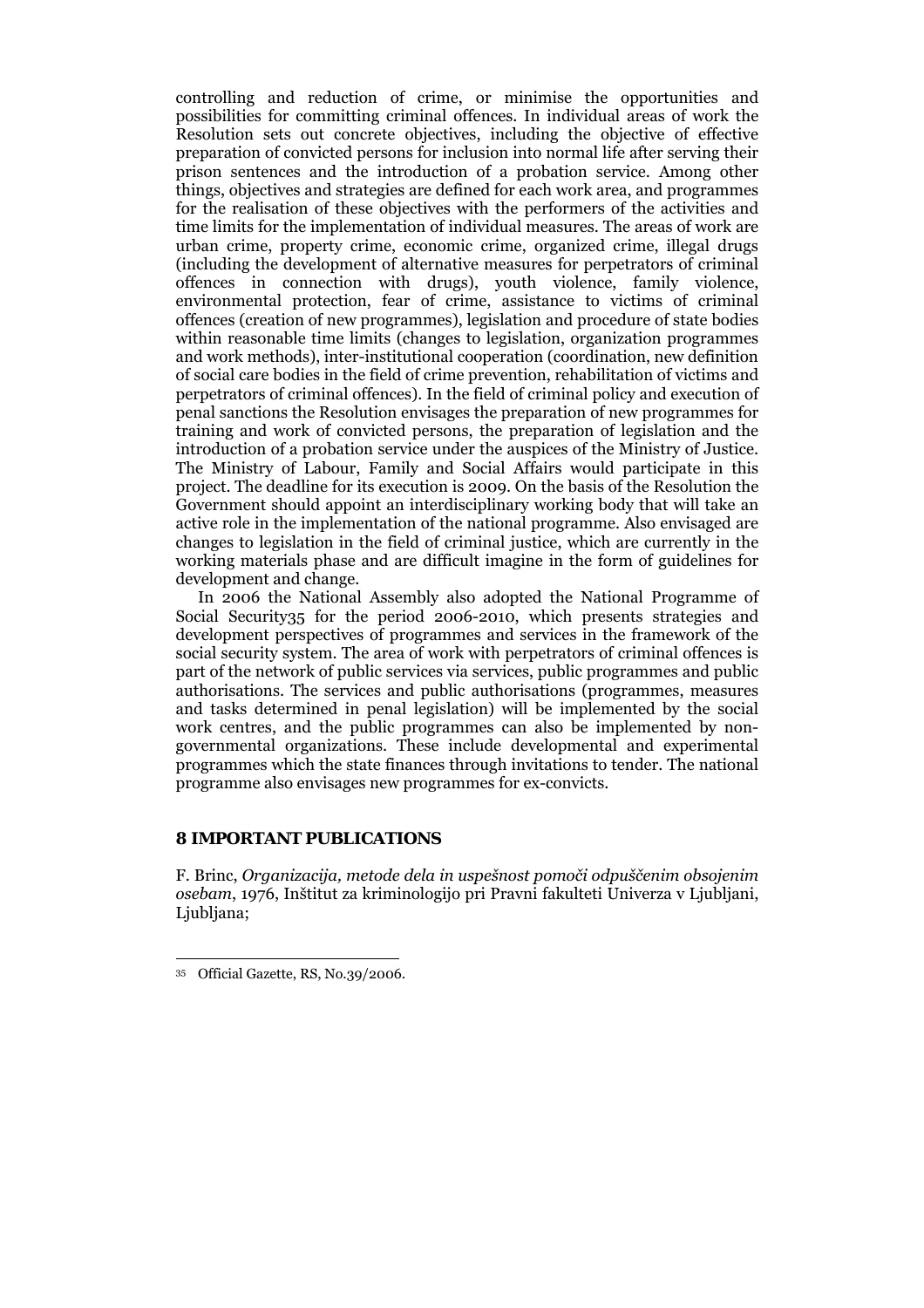V. Fabčič, *Zbirka predpisov o izvrševanju kazenskih sankcij-Uvod*, 1975, ČZ Uradni list SRS, Ljubljana;

K. Filipčič, *Delo v korist skupnosti – nov način prevzgoje mladoletnih prestopnikov v Sloveniji*, 2006, www// Pf.uni-Lj.si/datoteke/datoteke\_zaposleni/filipcic\_podplmlad3.doc

S. Kmet, *Delo v korist skupnosti in socialni treningi kot obliki odgovora na kriminaliteto (Community service and social training as form of answer on crime),* Pravna praksa, 2007, No.24-25; Gospodarski vestnik, Ljubljana;

I. Križnik, *Chapter 9 Slovenia,* in: Kalmthout A.M., Roberts J. and Vinding S. (eds), Probation and Probation Services in the EU accession countries, 2003, Wolf Legal Publishers, Nijmegen, pp. 287-316;

A. Šelih, *Uvajanje socialnih treningov in dela v korist lokalne skupnosti kot vrste vzgojnih ukrepov,* 2005, Inštitut za kriminologijo pri Pravni fakulteti Univerza v Ljubljani, Raziskava št.144 (Research No.144), Ljubljana;

National Prison Administration, 2005, National Prison Administration 1995- 2005, published by NPA on the occasion of the 10th anniversary of operation, Ljubljana;

S. Novak, *Cooperation between prisons and social organisations*, in: Meško, G.( ed), Visions of Slovenian Criminology, 2002, College of Police and Security Studies, Ljubljana, pp. 269-276;

S. Novak, *The operation of the prison administration in the field of reducing crime',* in: Meško, G. (ed), 'Crime Prevention - Theory, Practice & Dilemas', Institute of Criminology, Faculty of Law, University Ljubljana, Ljubljana, 2003, pp.377-384;

S. Novak, *Slovenian context in individualization of treatment programmes in prison system*, 2005, Unpublished paper for a International Coneference 'Peculiarities of prison reform with a view to the integration in the European Union in Bucharest, Romania, May 27-28, Organized by the support of the European Commission Delegation in Bucharest, within 2003 PHARE Program 'Support for the Improvement of the Penitentiary System';

C. Rom, *Zbirka predpisov o izvrševanju kazenskih sankcij-Uvod*, 1979, ČZ Uradni list SRS, Ljubljana;

K. Šugman, M. Jager, N. Peršak, K. Filipčič, *Slovenia', 'Criminal Justice Systems in Europe and North America*, 2004, Heuni The European Institute for crime prevention and control affilitated with the United Nations, Helsinki;

R. Walmsley, *Further developments in the prison systems of central and Eastern Europe-Achivements, problems and objectives*, 2003, HEUNI,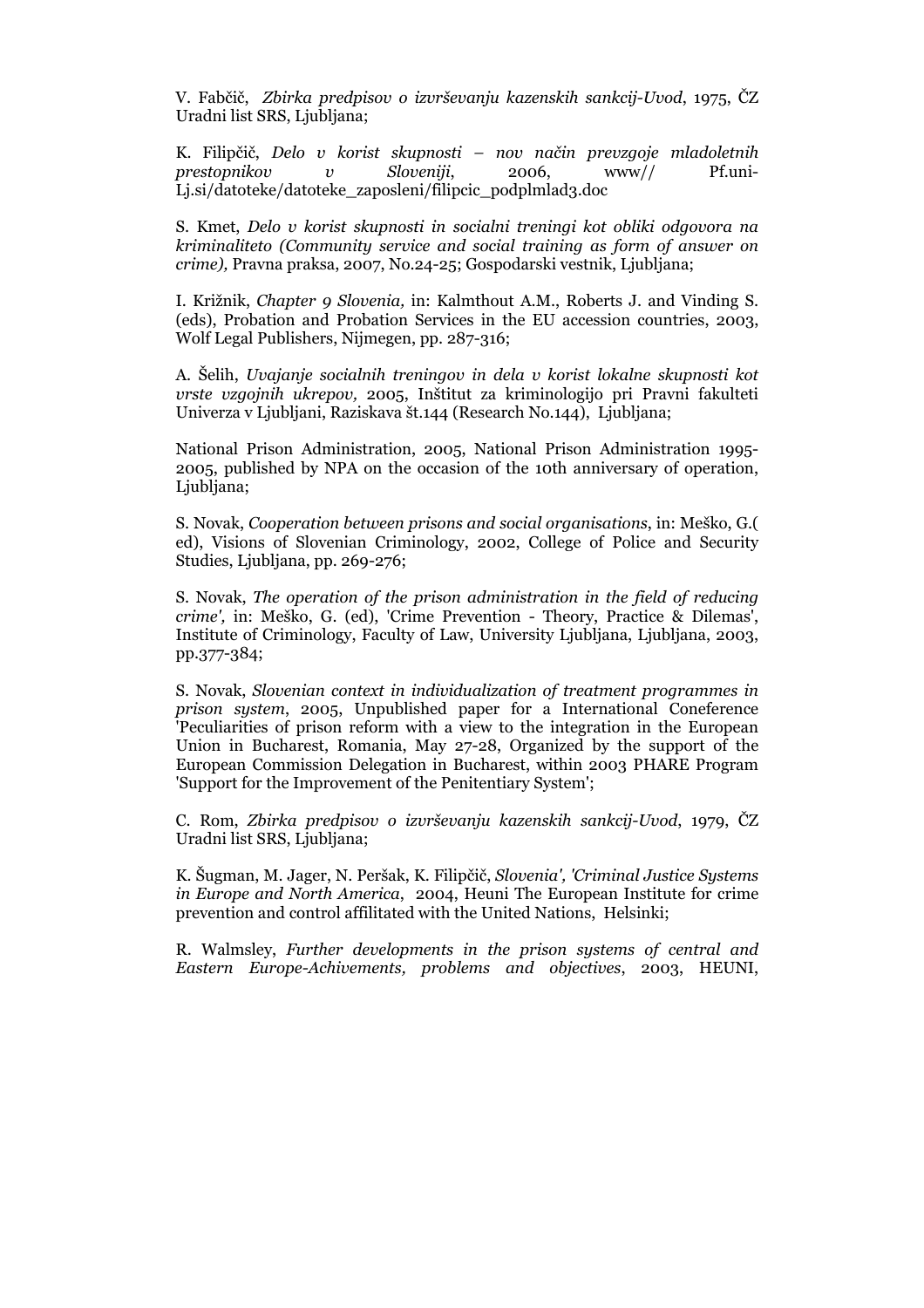Helsinki;

Resolucija o preprečevanju in zatiranju kriminalitete(Resolution on the Prevention and Combating of Crime), Official Gazete of Republic of Slovenia, No.43/06, Ljubljana;

*Resolucija o nacionalnem programu preprečevanja in zatiranja kriminalitete (Resolution on the National Programme on the Prevention and Combating of Crime*), Proposal No.EVA:2006-1711-0008, Government paper,

*Resolucija o nacionalnem programu socialnega varstva za obdobje 2006-2010 (the National Programme of Social Security for the period 2006-2010),* Official Gazette of Republic of Slovenia, No. 39/2006, Ljubljana;

*Kodeks etičnih načel v socialnem varstvu (The Code of ethics for social workers),* Official Gazette of Republic of Slovenia, No.59/2002, Ljubljana;

#### **9 CONTACT DETAILS**

Vrhovno državno tožilstvo Republike Slovenije (Supreme State Prosecutor's Office of Republic of Slovenia), Dunajska 22, 1000 Ljubljana, Phone: +386 1 434 1935, Fax: +386 1 434 1945, http://www.dt-rs.si/

Društvo poravnalcev Slovenije v kazenskih zadevah (Victim-Offender Mediation Association in Slovenia), Podraga 82, 5272 Podnanos, infp(at)drustvo-poravnalcev.si, http://www.drustvo-poravnalcev.si/

Vrhovno sodišče Republike Slovenije (Supreme Court of the Republic of Slovenia), Tavčarjeva 9, 1000 Ljubljana, Phone: +386 1 366 4444, Fax: +386 1 366 4301, http://www.sodisce.si/

Ministrstvo za pravosodje (Ministry of Justice), Župančičeva 3, 1000 Ljubljana, Phone: + 386 1 369 5200, Fax: +386 1 369 5783,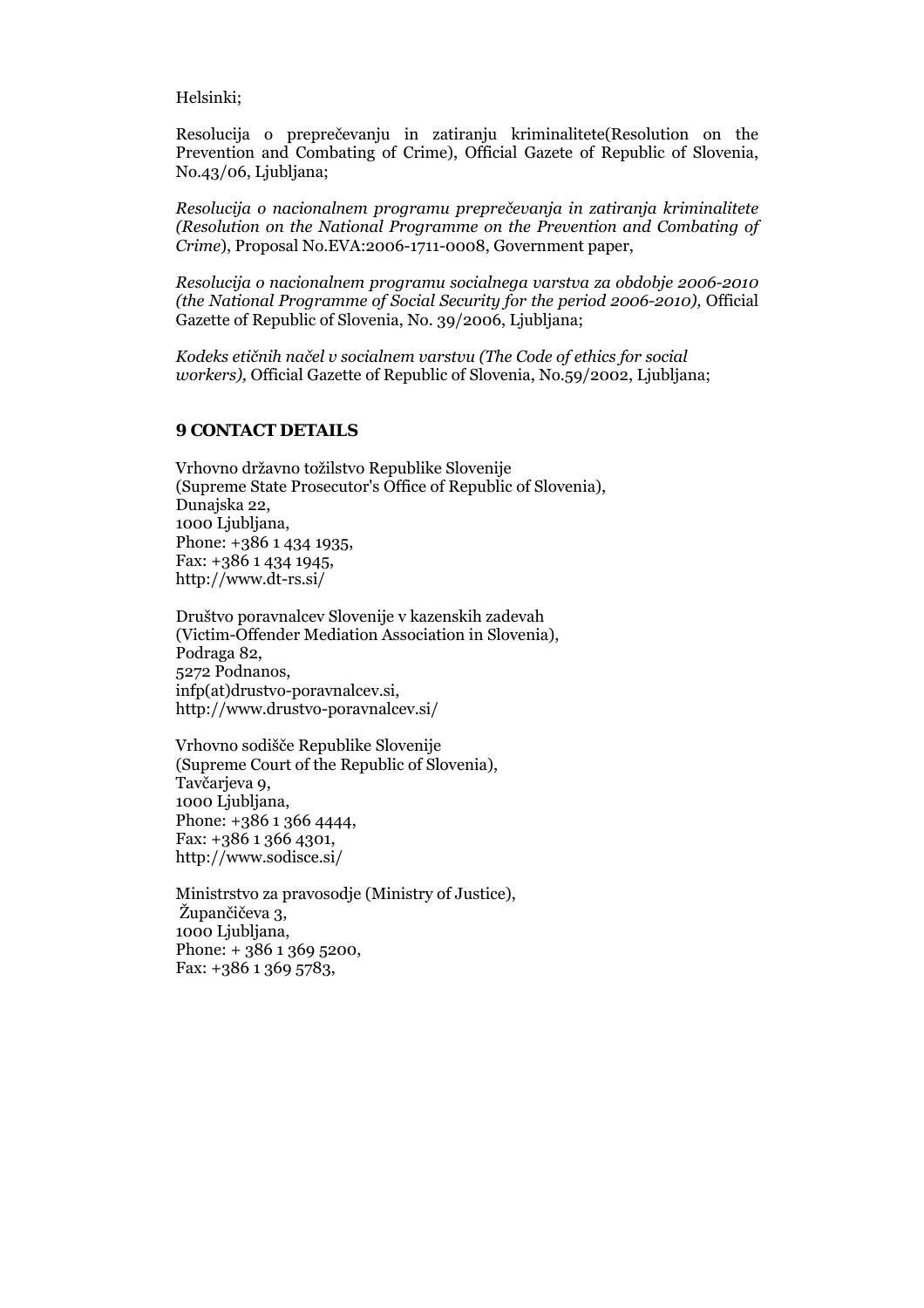gp.mp(at)gov.si, http://www.mp.gov.si/

Uprava Republike Slovenije za izvrševanje kazenskih sankcij (Prison Administration of Republic of Slovenia), Tivolska 42, 1000 Ljubljana, Phone: +386 1 478 5270, Fax: +386 1 478 5470, gp.ursiks(at)gov.si, Http://www.mp.gov.si/en/bodies\_of\_the\_ministry/

Ministrstvo za delo, družino in socialne zadeve (Ministry of Labour, Familiy and Social Affairs), Kotnikova 5, 1000 Ljubljana, Phone: +386 1 369 7700, Fax: +386 1 369 7832, gp.mddsz(at)gov.si, http://www.mddsz.gov.si/en/

Skupnost centrov za socialno delo Slovenije (The Community of Centres for Social Work- CCSW), Samova 9, 1000 Ljubljana, Phone: +386 1 436 68 58, Fax: +386 1 436 26 31, skupnostcsd.korvadarja@siol.net, http://www.sigov.si/csd/

Varuh človekovih pravic RS (Human Rights Ombudsman of the Republic of Slovenia), Dunajska cesta 56, 1109 Ljubljana, Phone: +386 1 475 0050, Fax: +386 1 475 0040, info(at)varuh-rs.si, http://www.varuh-rs.si/?id=907

Inštitut za kriminologijo pri Pravni fakulteti v Ljubljani (Institute of criminology at the Faculty of Law Ljubljana), Poljanski nasip 2, 1000 Ljubljana, Phone: +386 1 420 32 42, Fax: +386 1 420 3245, inst.crim(at)pf.uni-lj.si, http://www.inst-krim.si/

Fakulteta za socialno delo - Faculty of social work,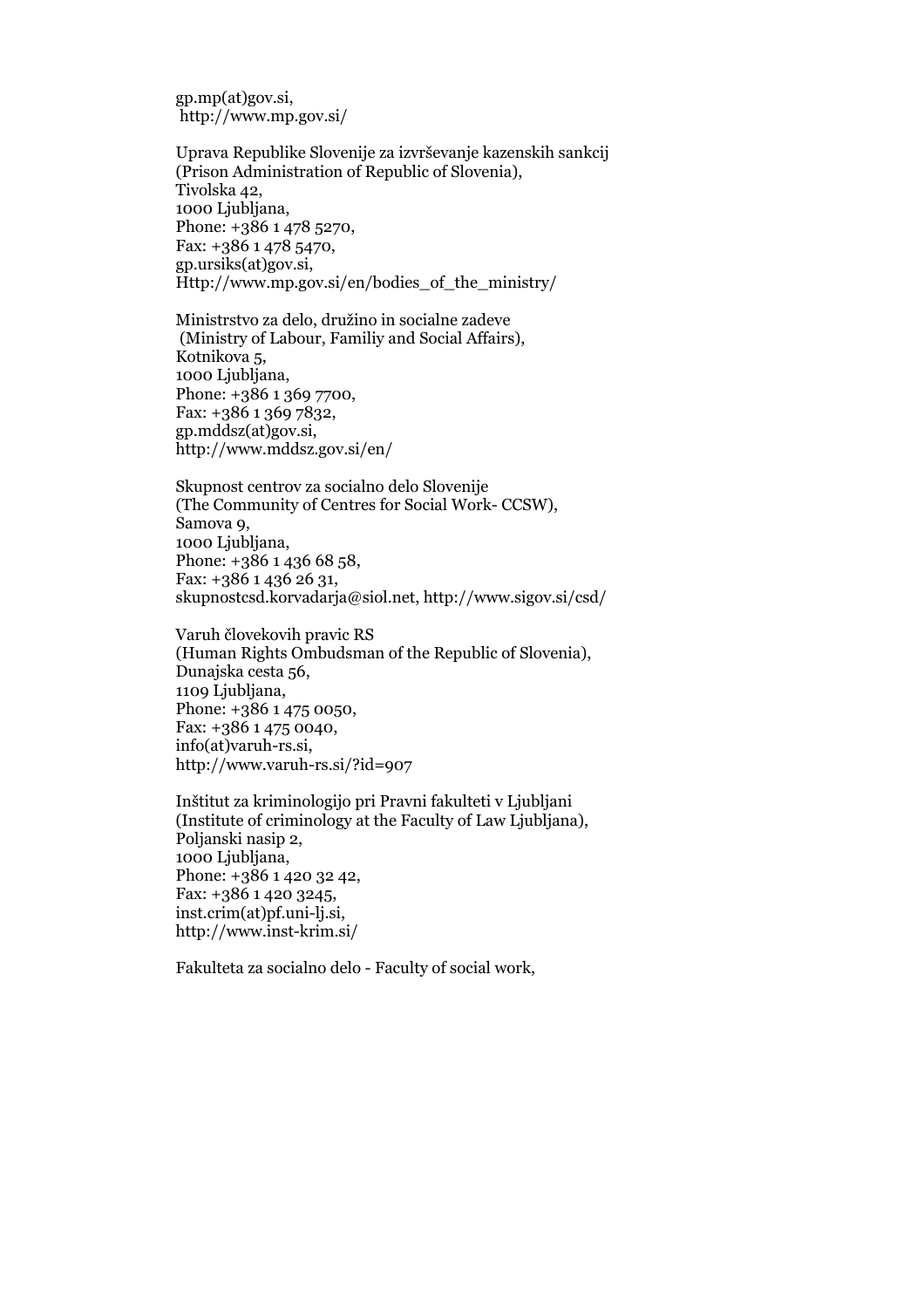University of Liubliana. Topniška 31, Liubliana. Phone: +386 1 280 9240, Fax: +3861 280 92 70, info@fsd.uni-lj.si, http://www.fsd.si/,

Socialna zbornica Slovenije (Social Chamber of Slovenia), Koseška cesta 8, 1000 Ljubljana, Phone: +386 1 58 19310, Fax: + 386 1 581 9313, info.soczbor@soczbor-sl.si, http://www.soczbor-sl.si/

Društvo za pomoč žrtvam kaznivih dejanj – BELI OBROČ SLOVENIJE, Mala ulica 8, 1000 Ljubljana, info(at)beliobroc.si, http://www.beliobroc.si/news.php

Zavod Papilot – Center za pomoč žrtvam kaznivih dejanj (Papilot Institute for the Promotion and Development of Quality of Life, Centres for Assistance to Victims of Criminal Offences), Zakotnikova 3, 1000 Ljubljana, fax: +386 1 5421587, cpzljubljana@papilot.si, http://papilot.sisplet.org

Spletni naslov organizacij dopolnilnega varstva (pomoč žrtvam nasilja, varne hiše, zavetišča, krizni centri), ki delujejo v okviru centrov za socialno delo ali nevladnih organizacij in jih podpira ržava: http://www.mddsz.gov.si/index.php?id=7007&type=98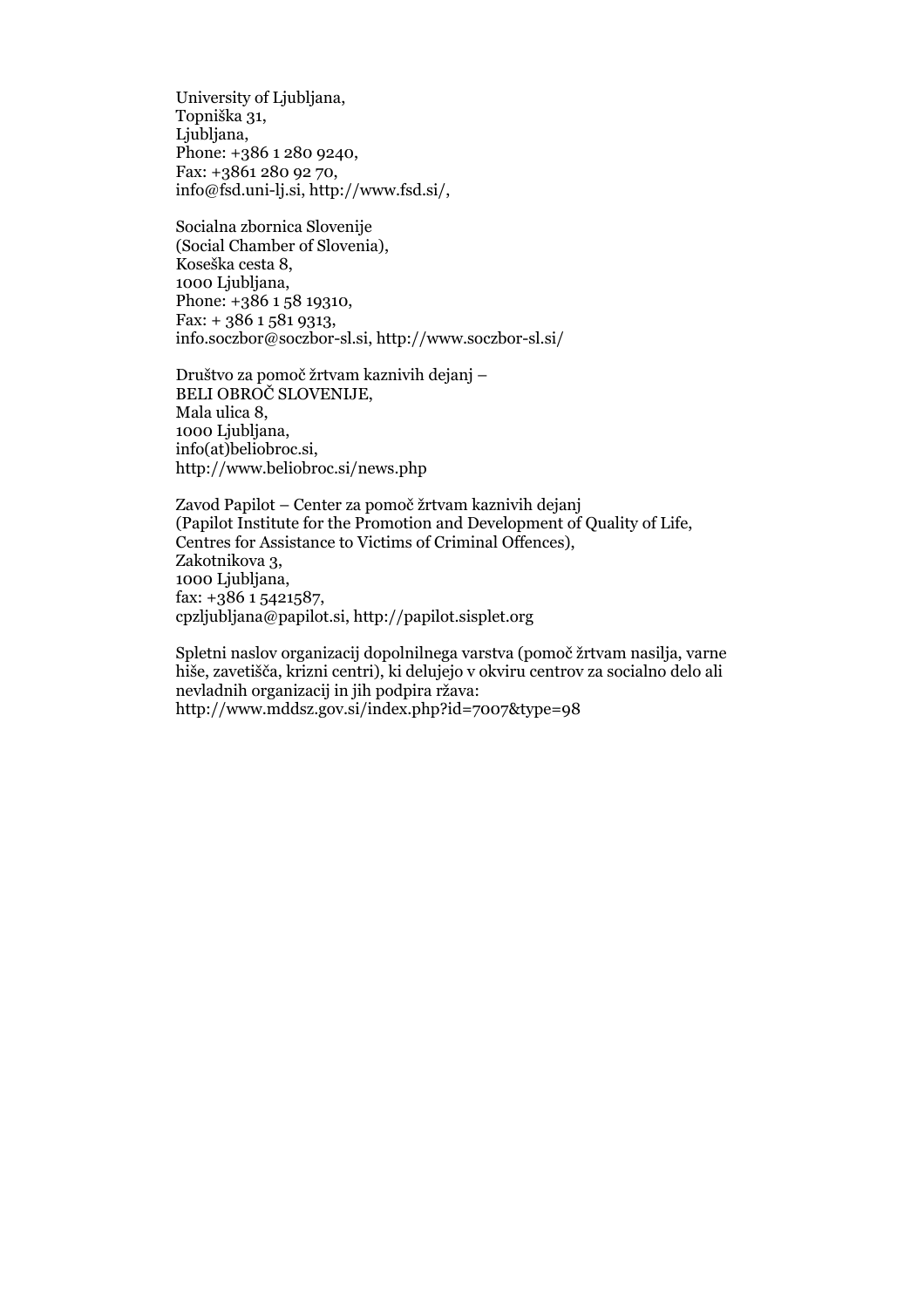#### **ANNEX 1**

## **Criminal Statistics**

#### **1. Input offender statistics**

#### **Table 1.1: Alternative form of criminal prosecution (pre-trial phase, adults and juveniles) 2005, 2006**

| Year | Total number of alternative<br>proceedings                               | Number<br>concluded | οf            | successfully |
|------|--------------------------------------------------------------------------|---------------------|---------------|--------------|
| 2005 | 5322                                                                     |                     | $2538 - 48\%$ |              |
| 2006 | 5727                                                                     |                     | $3247 - 57\%$ |              |
|      | Counce Annual Departe 0005, 0006 by Cynnemo State Droceautor's Office at |                     |               |              |

*Source: Annual Reports 2005, 2006 by Supreme State Prosecutor's Office of Republic of Slovenia* 

## **Table 1.2: Deferment of prosecution (adults) 2005, 2006**

| year                                                                      | 2005 | 2006 |  |
|---------------------------------------------------------------------------|------|------|--|
| Proceeding                                                                | 3423 | 3300 |  |
| Dismissal of crime report                                                 | 1963 | 1897 |  |
| Source: Annual Reports 2005, 2006 by Supreme State Prosecutor's Office of |      |      |  |

*Republic of Slovenia* 

### **Table 1.3: Mediation proceedings (adults) 2005, 2006**

| year                      | 2005 | 2006 |
|---------------------------|------|------|
| Proceedings               | 1476 | 1660 |
| Dismissal of crime report | 832  | 985  |
|                           | . .  |      |

*Source: Annual Reports 2005, 2006 by Supreme State Prosecutor's Office of Republic of Slovenia* 

## **Table 1.4: Convicted adults by main penal sanctions, Slovenia, 2004, 2005, 2006**

| Passed penal sanctions/ year                     | 200  | Share | 200             | <b>Share</b> | 200  | Shar |
|--------------------------------------------------|------|-------|-----------------|--------------|------|------|
|                                                  | 4    |       | 5               |              | 6    | e    |
| Imprisonment**                                   | 6879 | 86,3  | 6906            | 89,5         | 7195 | 88.6 |
| Fine                                             | 889  | 11.2  | 613             | 7,9          | 577  | 7,1  |
| Security<br>without<br>measure<br>penal sentence | 28   | O,4   | 45              | 0,6          | 245  | 3,0  |
| <b>Educational measure</b>                       | 12   | 0,1   | $\qquad \qquad$ |              |      | 0.1  |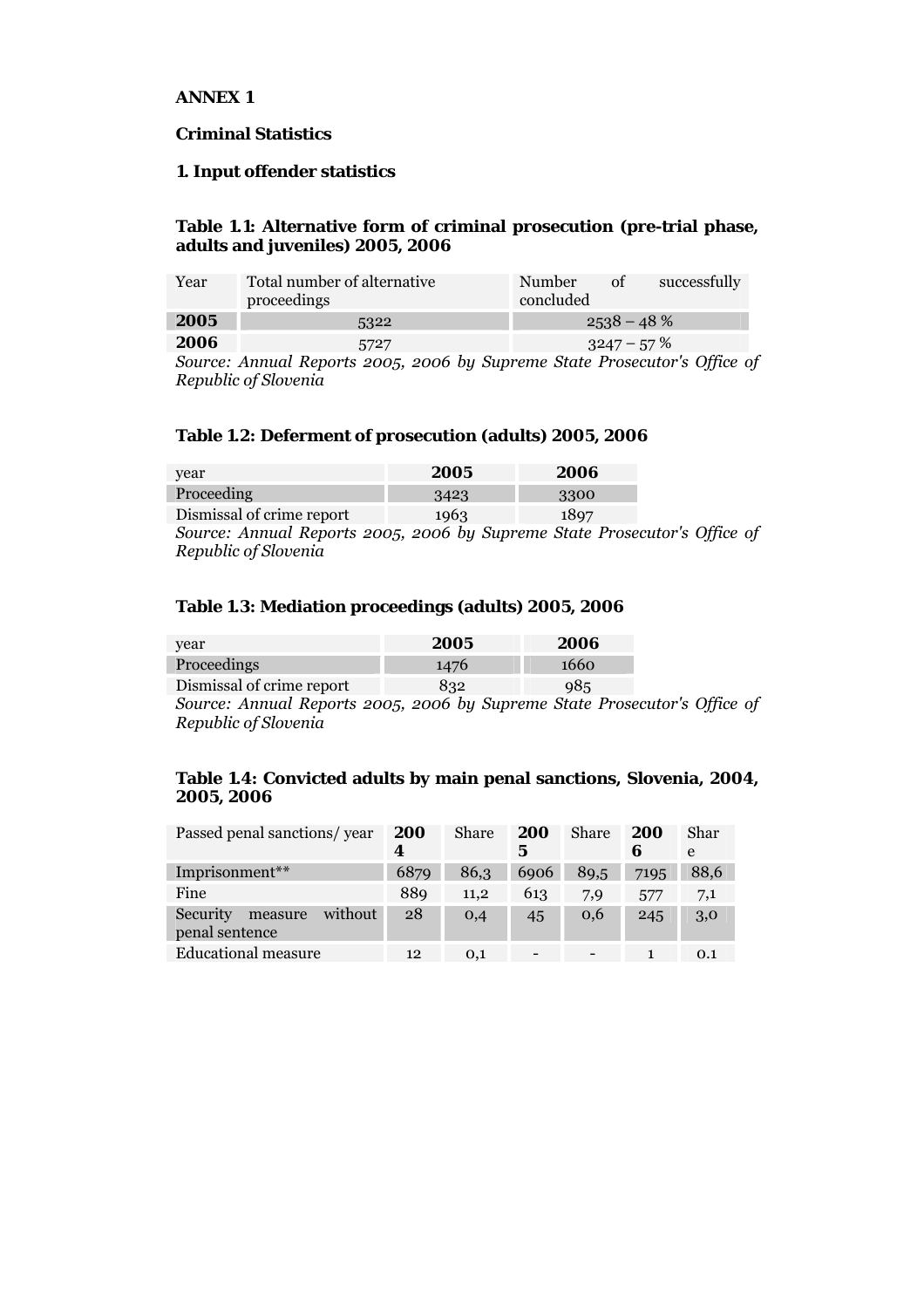| Judicial reprimand    | 147  | 1.8           | 144 | $\blacksquare$ 1,9 $\blacksquare$ | 83                                 | 1.0 |
|-----------------------|------|---------------|-----|-----------------------------------|------------------------------------|-----|
| No punishment imposed | 10   | $0.2^{\circ}$ | 10. | 0.1                               |                                    |     |
| Total                 | 7974 |               |     |                                   | 100 7718 100 8119 <sup>*</sup> 100 |     |

*Source: Rapid Reports 2006, Statistical office of the Republic of Slovenia, No 151. Rapid Reports 2007 Statistical office of the Republic of Slovenia, No, 58*   $*$  (8110 + 9 cases: other)

*\*\* Imprisonment (prison sentences and suspended sentences)* 

#### **Table 1.5: Imprisonment in 2004 - 2006**

|                      | 2004 | 2005 | 2006 |
|----------------------|------|------|------|
| Imprisonment         | 6879 | 6906 | 7195 |
| Of which suspendence | 5857 | 5607 | 5914 |
| sentence             |      |      |      |

*Source: Statistical Yearbook of the Republic of Slovenia 2006, Rapid Reports 2007, Statistical office of the Republic of Slovenia* 

#### **Table 1.6: Substitution for three-month sentence and substitute the payment of fine (Misdemeanour Act) - Community service**

| Year  | Convicted<br>prisoners | Perpetrators of<br>misdemeanours<br>$\ast$ |
|-------|------------------------|--------------------------------------------|
| 2001  |                        | $\Omega$                                   |
| 2002  | 8                      | $\Omega$                                   |
| 2003  | 3                      | $\Omega$                                   |
| 2004  | 3                      | $\Omega$                                   |
| 2005  | 10                     | $\Omega$                                   |
| 2006  | 8                      | 97                                         |
| Total | 36                     | 97                                         |

*2007: Up to 1 June 2007 there were 272 cases (2 for convicted prisoners and 272 for perpetrators of misdemeanours) Source: Prison Administration of Republic of Slovenia* 

*\* Substitute the payment of fine for the performance of a specific generally beneficial task or task to the benefit of the locally governed community. The scope and content of the tasks must be specified proportionately to the fine imposed in the duration of between three and maximum 30 working days. The time limit within which the tasks shall be performed may not be shorter than one month and longer than three months .(Article 19 of Misdemeanour Act).* 

#### **Table 1.7: Working with suspects and offenders - Welfare of adults – Statistical data from social work centres, 2006**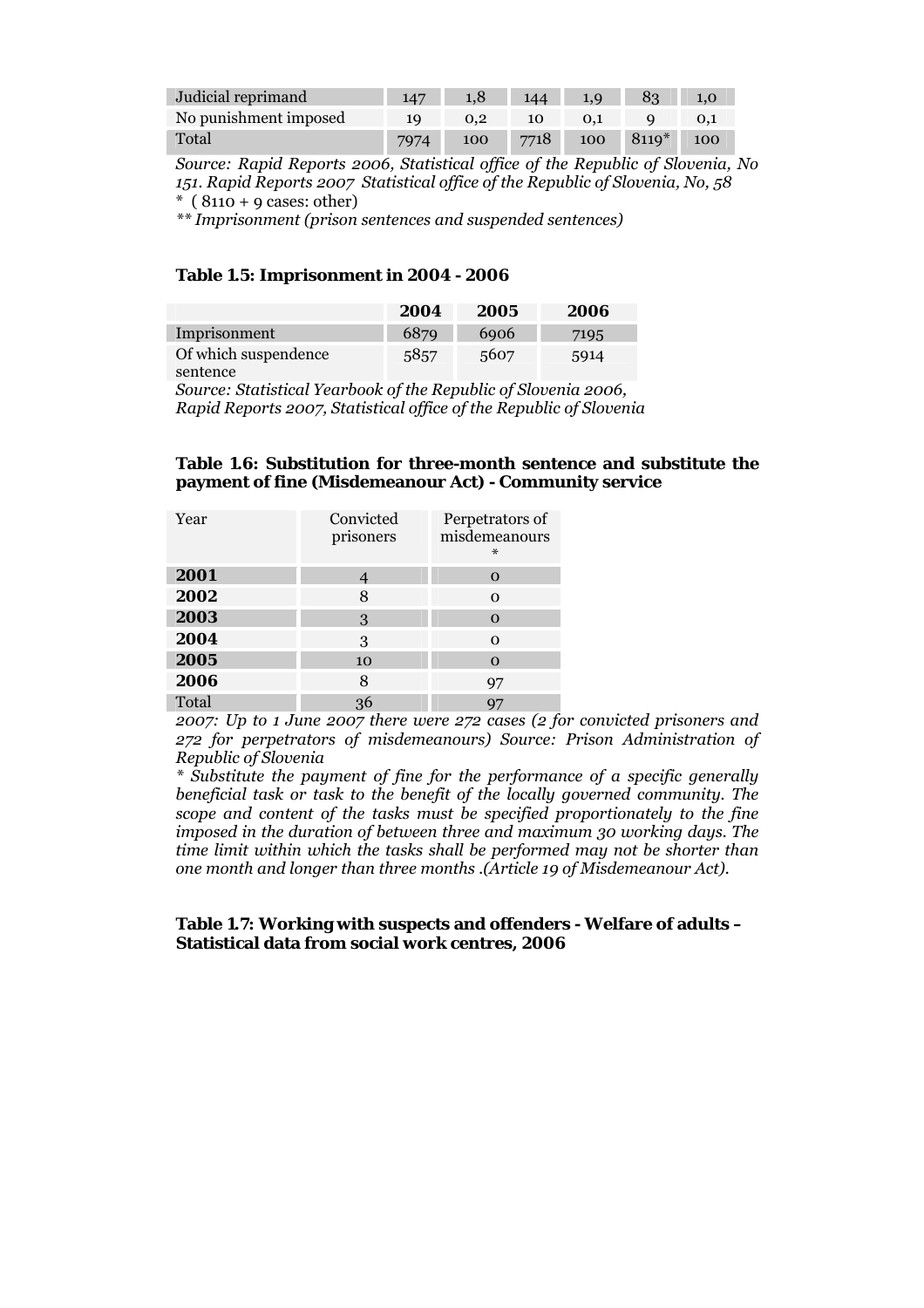| Dealing with young adults perpetrators of<br>criminal offences (criminal Justice Process) | 140  |  |
|-------------------------------------------------------------------------------------------|------|--|
| Dealing with adults perpetrators                                                          | 1260 |  |
| Post penal treatment                                                                      | 662  |  |
| Counselling                                                                               | 95   |  |
| Suspended sentence with supervision                                                       | 46   |  |
| Source: Annual report of Social Work Centres 2006                                         |      |  |

## **Table 1.8: Total number of inmates 2004 – 2006**

| Year | Inmates* |
|------|----------|
| 2004 | 4488     |
| 2005 | 3291     |
| 2006 | 3754     |

e. *Source: Annual Reports of Prison Administration 2004, 2005, 2006 \* remand prisoners, convicted prisoners, persons convicted for misdemeanours* 

## **2. Average offender population statistics**

## **Table 2.1: Average daily prison population 2004-2006**

| Year | Inmates |                                                                  |
|------|---------|------------------------------------------------------------------|
| 2004 | 1132    |                                                                  |
| 2005 | 1137    |                                                                  |
| 2006 | 1268    |                                                                  |
|      |         | Source: Annual Reports of Prison Administration 2004, 2005, 2006 |

### **Table 2.2: Release of convicted prisoners 2004-2006**

| Year                                                             | Conditional or early released |  |
|------------------------------------------------------------------|-------------------------------|--|
| 2004                                                             | 84,5%                         |  |
| 2005                                                             | 81 %                          |  |
| 2006                                                             | 76 %                          |  |
| Source: Annual Reports of Prison Administration 2004, 2005, 2006 |                               |  |

Total number of prison leaves in 2006: 13.081 (0, 7 % of abuses) 3.257 prison leaves on special purpose (education, health, child birth…)

Number of prisoners in education by type of the programme in 2006: Primary 43, short-term vocational – 24, vocational – 110, secondary 38, post $secondary - 2, higher - 10$